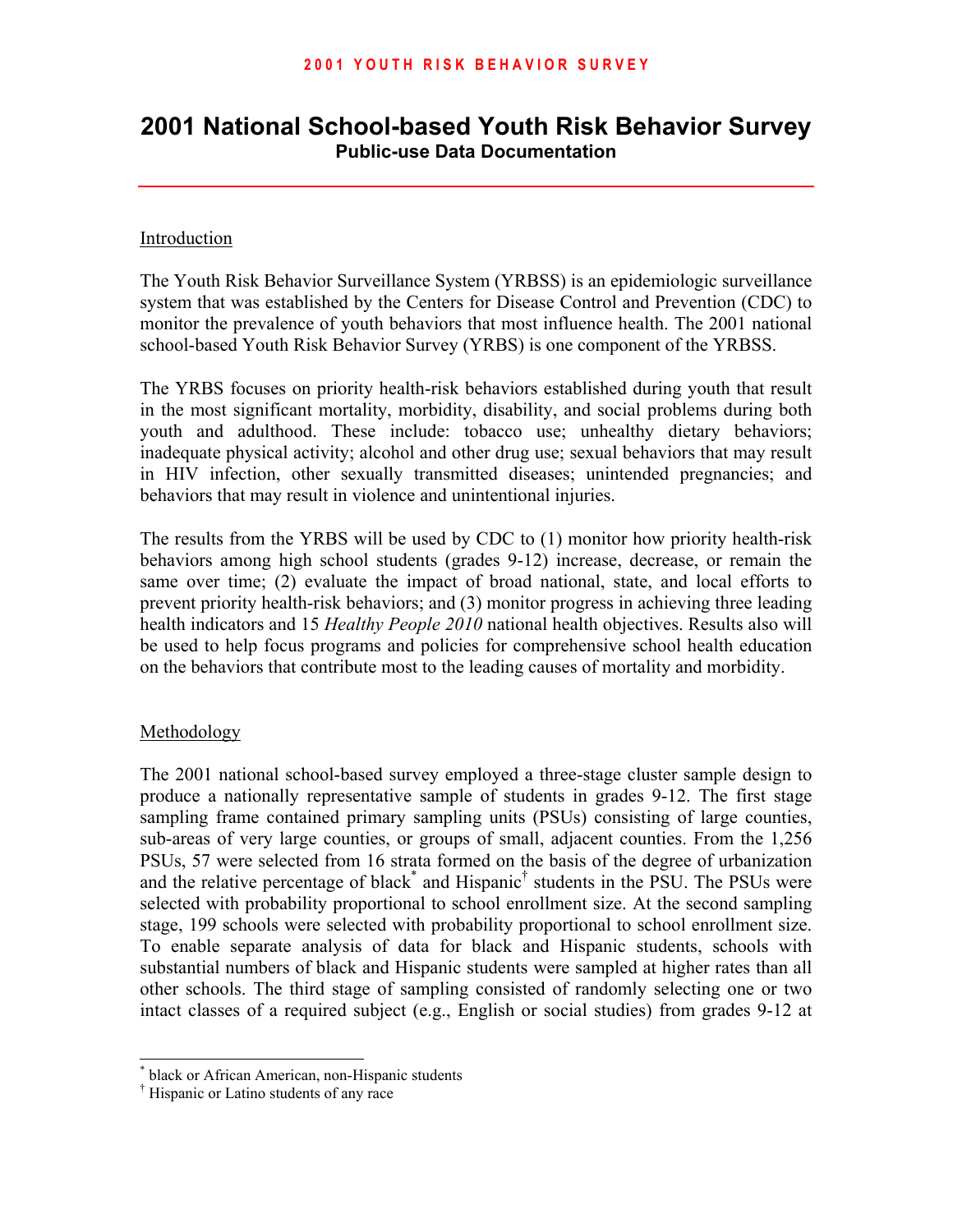#### **2 0 0 1 Y O U T H R I S K B E H A V I O R S U R V E Y**

each chosen school. All students in the selected classes were eligible to participate in the survey.

In 2001, the national survey was conducted by the CDC and 34 state surveys and 18 local surveys were conducted by state and local education and health agencies. The national data are not the aggregate of the individual state and local surveys. The national sample was not designed to be representative of each state. State and local data may be available from the agencies that conducted those surveys. Contact CDC for further information on obtaining individual state and local data files.

#### Survey Procedures

Survey procedures were designed to protect the students' privacy by allowing for anonymous and voluntary participation. Students complete the self-administered questionnaire in their classrooms during a regular class period, and record their responses directly on a computer-scannable booklet or answer sheet. Local parental permission procedures are followed before survey administration.

#### Response Rate

One hundred and fifty of 199 sampled schools participated in the national survey. There were 13,601 usable questionnaires received from the 16,398 students sampled. The school response rate was 75%, and the student response rate was 83%, resulting in an overall response rate of 63%.

#### Weighting

A weighting factor was applied to each student record to adjust for nonresponse and for the varying probabilities of selection, including those resulting from the oversampling of black and Hispanic students. The weights were scaled so that a) the weighted count of students was equal to the total sample size and b) the weighted proportions of students in each grade matched national population proportions. The data are representative of students in grades 9-12 in public and private schools in the United States.

#### Variance Estimation

Software that can precisely calculate sampling variances for a design of the complexity described here must be used when analyzing YRBS data. SUDAAN, produced by the Research Triangle Institute, is widely used for this but other packages are available. When using SUDAAN, we recommend using the "with replacement" sampling option, while building in the multiple stages of selection at the stratum and PSU levels into the model. SUDAAN assumes simple random sampling after the first stage of selection while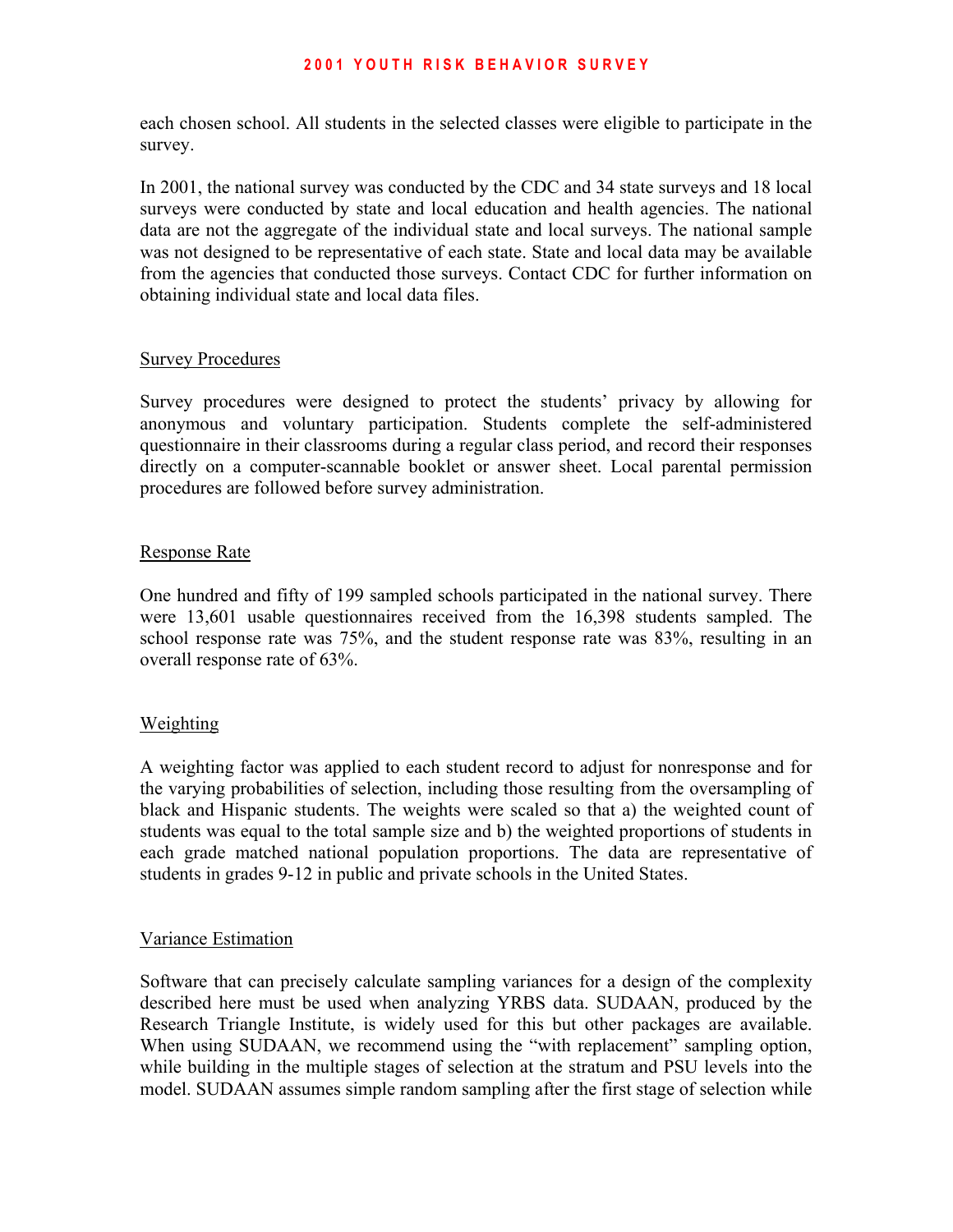#### **2 0 0 1 Y O U T H R I S K B E H A V I O R S U R V E Y**

the actual model was clustered at subsequent stages. Thus, SUDAAN-estimated variances will underestimate the true variances in the vicinity of 3 to 10 percent (based on analysis done by the CDC project contractor).

#### Data Characteristics

Standardized data files in ASCII, SAS version 6, and SPSS version 9 formats have been prepared for distribution to make the data more widely available. A SAS format library is also available. This data documentation manual contains a detailed description of the files and variables. The data files and an electronic version of this document may be downloaded at no cost from<www.cdc.gov/yrbss>.

#### User Services

Questions and comments concerning the 2001 national school-based YRBS may be addressed to:

> 2001 YRBS Division of Adolescent and School Health National Center for Chronic Disease Prevention and Health Promotion Centers for Disease Control and Prevention Mailstop K-33 4770 Buford Highway, NE Atlanta, GA 30341-3717

or E-mail: healthyyouth@cdc.gov

or call: (770) 488-6161

The Division of Adolescent and School Health will assist users as much as possible within the constraints of time and staff availability.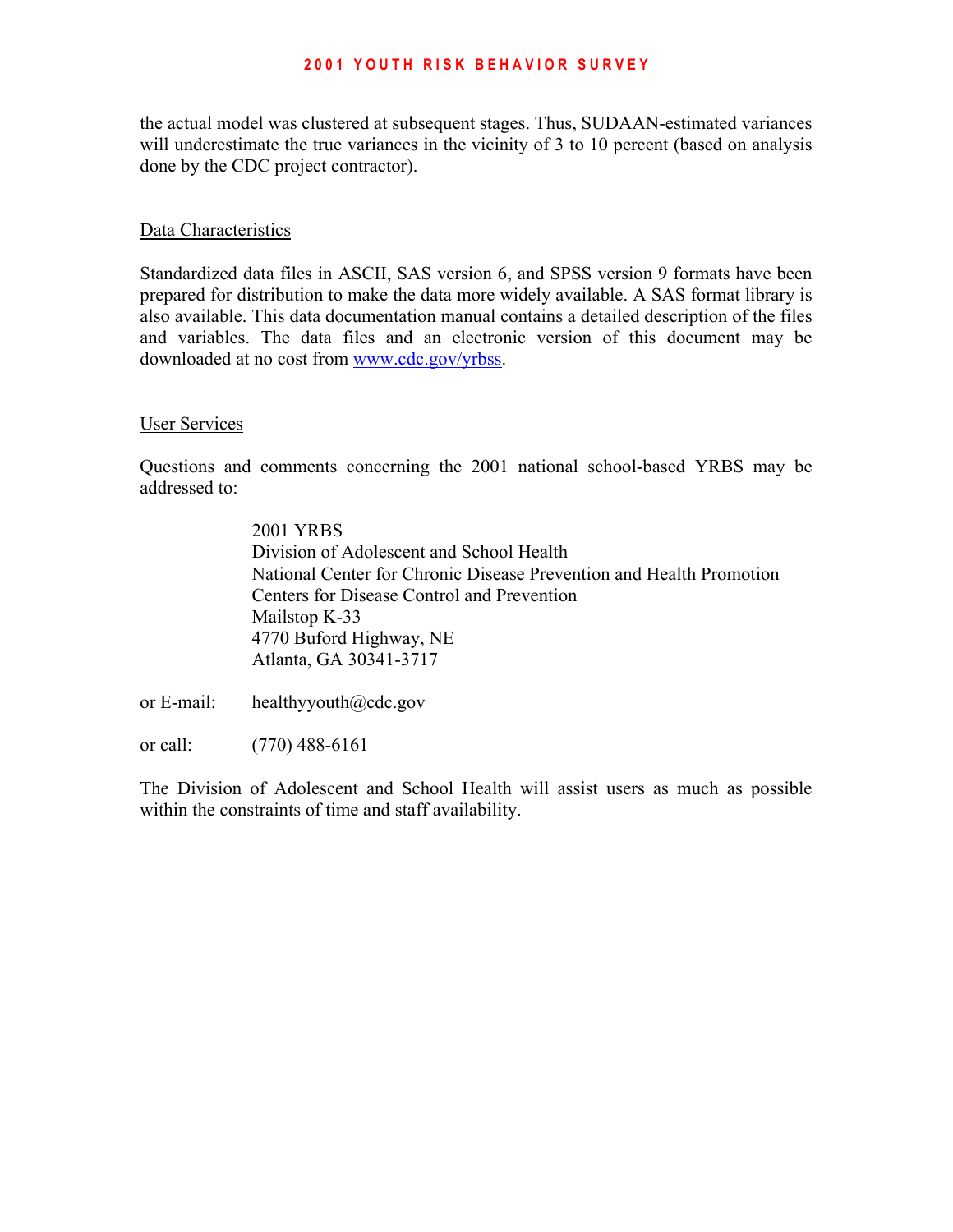| Data<br>Location | Variable<br>Name |                  | Question<br><b>Code and Label</b>                                           | Unweighted<br>Frequency | Weighted<br>Percent |
|------------------|------------------|------------------|-----------------------------------------------------------------------------|-------------------------|---------------------|
| $1-1$            | Q1               |                  | How old are you?                                                            |                         |                     |
|                  |                  | $\mathbf{1}$     | 12 years old or younger                                                     | 13                      | 0.1                 |
|                  |                  | $\overline{2}$   | 13 years old                                                                | 18                      | 0.1                 |
|                  |                  | $\overline{3}$   | 14 years old                                                                | 1,172                   | 10.9                |
|                  |                  | $\overline{4}$   | 15 years old                                                                | 3,032                   | 25.6                |
|                  |                  | 5                | 16 years old                                                                | 3,562                   | 26.2                |
|                  |                  | 6                | 17 years old                                                                | 3,568                   | 23.3                |
|                  |                  | $\overline{7}$   | 18 years old or older                                                       | 2,209                   | 13.8                |
|                  |                  |                  | Missing                                                                     | 27                      |                     |
| $2 - 2$          | Q2               |                  | What is your sex?                                                           |                         |                     |
|                  |                  | 1                | Female                                                                      | 6,952                   | 51.3                |
|                  |                  | $\overline{2}$   | Male                                                                        | 6,602                   | 48.7                |
|                  |                  |                  | Missing                                                                     | 47                      |                     |
| $3 - 3$          | Q <sub>3</sub>   |                  | In what grade are you?                                                      |                         |                     |
|                  |                  | $\mathbf{1}$     | 9th grade                                                                   | 3,328                   | 29.7                |
|                  |                  | $\sqrt{2}$       | 10th grade                                                                  | 3,390                   | 25.9                |
|                  |                  | $\overline{3}$   | 11th grade                                                                  | 3,517                   | 23.1                |
|                  |                  | $\overline{4}$   | 12th grade                                                                  | 3,290                   | 21.2                |
|                  |                  | 5                | Ungraded or other grade                                                     | 17                      | 0.1                 |
|                  |                  |                  | Missing                                                                     | 59                      |                     |
| $4 - 4$          | Q <sub>4</sub>   |                  | How do you describe yourself?                                               |                         |                     |
|                  |                  | $\mathbf{1}$     | Am Indian / Alaska Native                                                   | 211                     | 0.7                 |
|                  |                  | $\sqrt{2}$       | Asian                                                                       | 409                     | 3.4                 |
|                  |                  | $\overline{3}$   | <b>Black or African American</b>                                            | 2,614                   | 13.0                |
|                  |                  | $\overline{4}$   | Hispanic or Latino                                                          | 2,974                   | 10.3                |
|                  |                  | 5                | Native Hawaiian/other PI                                                    | 127                     | 0.7                 |
|                  |                  | 6                | White                                                                       | 6,336                   | 67.5                |
|                  |                  | $\boldsymbol{7}$ | Multiple - Hispanic                                                         | 352                     | 1.6                 |
|                  |                  | $\,8\,$          | Multiple - Non-hispanic                                                     | 378                     | 2.7                 |
|                  |                  |                  | Missing                                                                     | 200                     |                     |
| $5 - 12$         | Q <sub>5</sub>   |                  | How tall are you without your shoes on? (Note: Data are in meters.)         |                         |                     |
| $13 - 20$        | Q <sub>6</sub>   |                  | How much do you weigh without your shoes on? (Note: Data are in kilograms.) |                         |                     |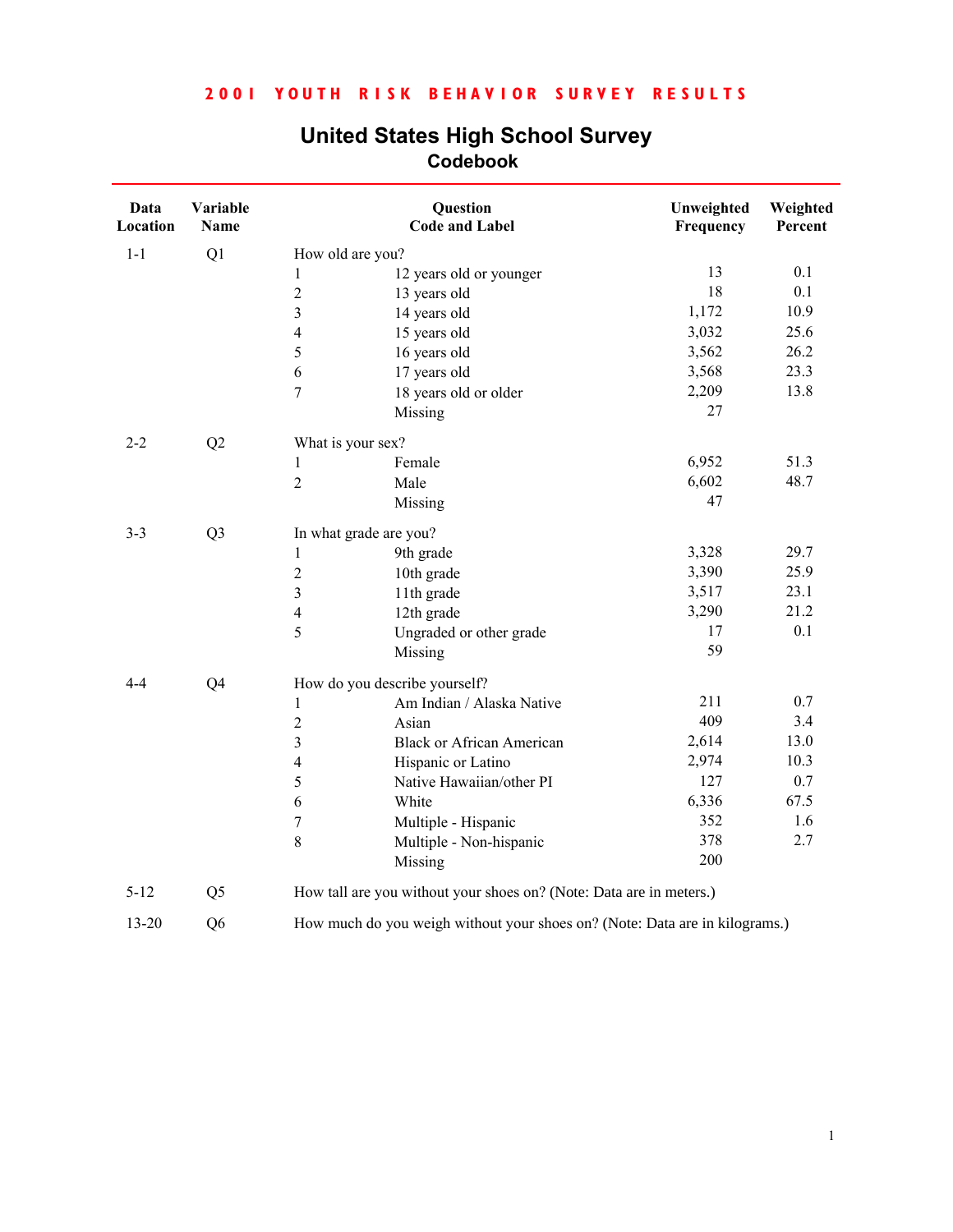| Data<br>Location | Variable<br>Name |                                  | Question<br><b>Code and Label</b>                      | Unweighted<br>Frequency | Weighted<br>Percent |
|------------------|------------------|----------------------------------|--------------------------------------------------------|-------------------------|---------------------|
| $21 - 21$        | Q7               |                                  | During the past 12 months, how would you describe your |                         |                     |
|                  |                  | grades in school?                |                                                        |                         |                     |
|                  |                  | 1                                | Mostly A's                                             | 3,160                   | 26.6<br>39.3        |
|                  |                  | $\overline{2}$                   | Mostly B's                                             | 5,283                   |                     |
|                  |                  | 3                                | Mostly C's                                             | 3,483                   | 23.7                |
|                  |                  | $\overline{4}$                   | Mostly D's                                             | 707                     | 4.9                 |
|                  |                  | 5                                | Mostly F's                                             | 199                     | 1.3                 |
|                  |                  | 6                                | None of these grades                                   | 30                      | 0.2                 |
|                  |                  | 7                                | Not sure                                               | 566                     | 3.9                 |
|                  |                  |                                  | Missing                                                | 173                     |                     |
| $22 - 22$        | Q8               | how often did you wear a helmet? | When you rode a motorcycle during the past 12 months,  |                         |                     |
|                  |                  | 1                                | Did not ride a motorcycle                              | 10,305                  | 74.7                |
|                  |                  | $\overline{2}$                   | Never wore a helmet                                    | 1,022                   | 7.1                 |
|                  |                  | 3                                | Rarely wore a helmet                                   | 264                     | 2.3                 |
|                  |                  | $\overline{4}$                   | Sometimes wore a helmet                                | 298                     | 2.5                 |
|                  |                  | 5                                | Most of the time wore a helmet                         | 369                     | 3.3                 |
|                  |                  | 6                                | Always wore a helmet                                   | 1,099                   | 10.1                |
|                  |                  |                                  | Missing                                                | 244                     |                     |
| $23 - 23$        | Q <sub>9</sub>   | often did you wear a helmet?     | When you rode a bicycle during the past 12 months, how |                         |                     |
|                  |                  | $\mathbf{1}$                     | Did not ride a bicycle                                 | 5,011                   | 34.9                |
|                  |                  | $\sqrt{2}$                       | Never wore a helmet                                    | 6,712                   | 50.1                |
|                  |                  | 3                                | Rarely wore a helmet                                   | 616                     | 5.0                 |
|                  |                  | $\overline{4}$                   | Sometimes wore a helmet                                | 420                     | 3.3                 |
|                  |                  | $\mathfrak{S}$                   | Most of the time wore a helmet                         | 320                     | 2.9                 |
|                  |                  | 6                                | Always wore a helmet                                   | 422                     | 3.8                 |
|                  |                  |                                  | Missing                                                | 100                     |                     |
| 24-24            | Q10              |                                  | How often do you wear a seat belt when riding in a car |                         |                     |
|                  |                  | driven by someone else?          |                                                        |                         |                     |
|                  |                  | $\mathbf{1}$                     | Never                                                  | 703                     | 4.9                 |
|                  |                  | $\overline{2}$                   | Rarely                                                 | 1,329                   | 9.2                 |
|                  |                  | 3                                | Sometimes                                              | 2,187                   | 15.6                |
|                  |                  | $\overline{4}$                   | Most of the time                                       | 3,839                   | 29.3                |
|                  |                  | 5                                | Always                                                 | 5,444                   | 41.1                |
|                  |                  |                                  | Missing                                                | 99                      |                     |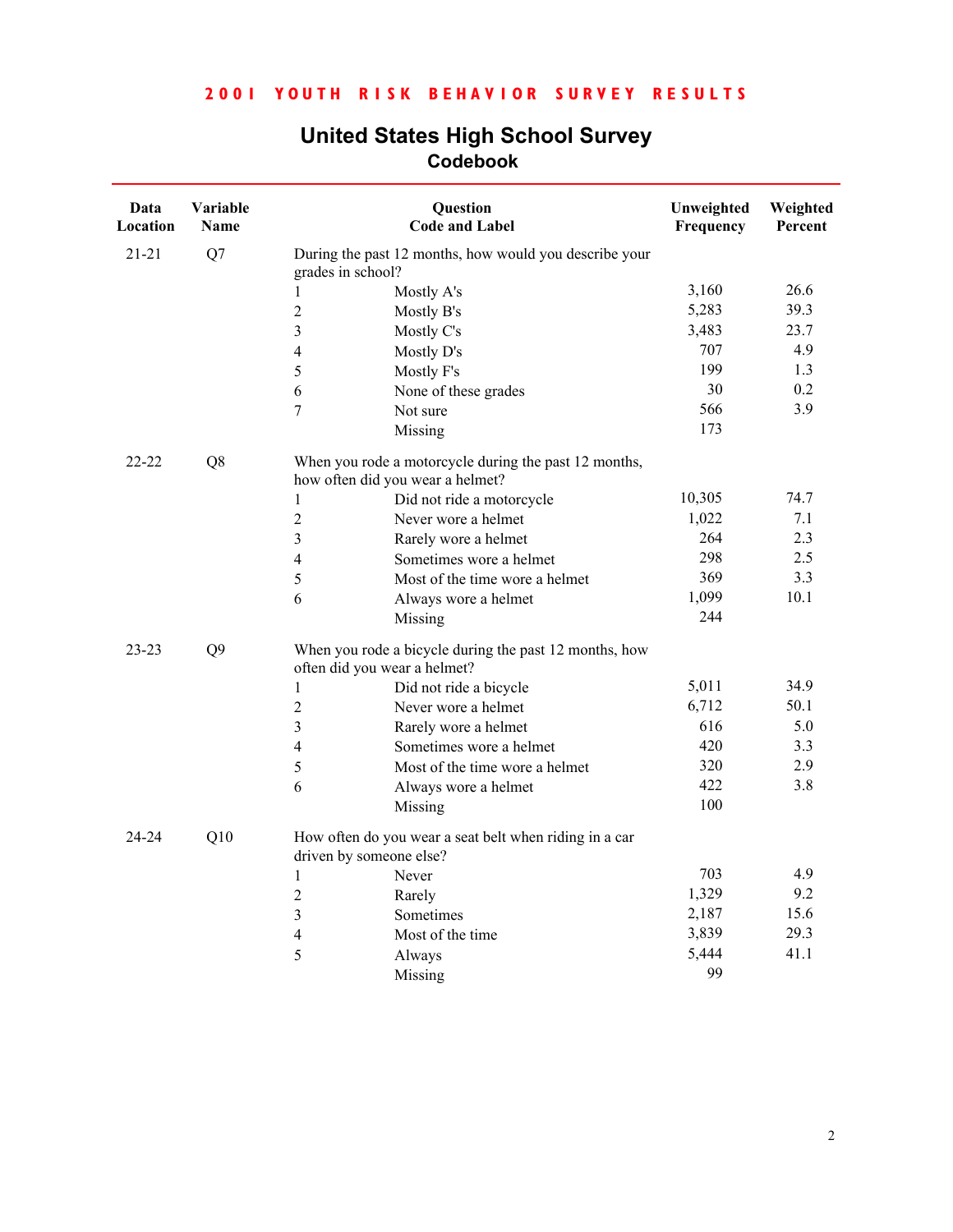| Data<br>Location | Variable<br>Name |                                                                                                                                       | Question<br><b>Code and Label</b>                                                                                     | Unweighted<br>Frequency | Weighted<br>Percent |
|------------------|------------------|---------------------------------------------------------------------------------------------------------------------------------------|-----------------------------------------------------------------------------------------------------------------------|-------------------------|---------------------|
| $25 - 25$        | Q11              | During the past 30 days, how many times did you ride in a<br>car or other vehicle driven by someone who had been<br>drinking alcohol? |                                                                                                                       |                         |                     |
|                  |                  | 0 times<br>1                                                                                                                          |                                                                                                                       | 9,158                   | 69.3                |
|                  |                  | $\overline{c}$<br>1 time                                                                                                              |                                                                                                                       | 1,521                   | 10.8                |
|                  |                  | 3                                                                                                                                     | 2 or 3 times                                                                                                          | 1,657                   | 11.8                |
|                  |                  | 4                                                                                                                                     | 4 or 5 times                                                                                                          | 459                     | 3.3                 |
|                  |                  | 5                                                                                                                                     | 6 or more times                                                                                                       | 771                     | 4.9                 |
|                  |                  | Missing                                                                                                                               |                                                                                                                       | 35                      |                     |
| $26 - 26$        | Q12              |                                                                                                                                       | During the past 30 days, how many times did you drive a<br>car or other vehicle when you had been drinking alcohol?   |                         |                     |
|                  |                  | 0 times<br>1                                                                                                                          |                                                                                                                       | 11,556                  | 86.7                |
|                  |                  | $\overline{c}$<br>1 time                                                                                                              |                                                                                                                       | 685                     | 5.6                 |
|                  |                  | 3                                                                                                                                     | 2 or 3 times                                                                                                          | 595                     | 4.4                 |
|                  |                  | 4                                                                                                                                     | 4 or 5 times                                                                                                          | 170                     | 1.2                 |
|                  |                  | 5                                                                                                                                     | 6 or more times                                                                                                       | 307                     | 2.1                 |
|                  |                  | Missing                                                                                                                               |                                                                                                                       | 288                     |                     |
| 27-27            | Q13              | a weapon such as a gun, knife, or club?                                                                                               | During the past 30 days, on how many days did you carry                                                               |                         |                     |
|                  |                  | 0 days<br>1                                                                                                                           |                                                                                                                       | 10,956                  | 82.6                |
|                  |                  | $\overline{c}$<br>1 day                                                                                                               |                                                                                                                       | 459                     | 3.2                 |
|                  |                  | 3                                                                                                                                     | 2 or 3 days                                                                                                           | 499                     | 3.8                 |
|                  |                  | 4                                                                                                                                     | 4 or 5 days                                                                                                           | 213                     | 1.6                 |
|                  |                  | 5                                                                                                                                     | 6 or more days                                                                                                        | 1,065                   | 8.7                 |
|                  |                  | Missing                                                                                                                               |                                                                                                                       | 409                     |                     |
| 28-28            | Q14              | a gun?                                                                                                                                | During the past 30 days, on how many days did you carry                                                               |                         |                     |
|                  |                  | 0 days<br>1                                                                                                                           |                                                                                                                       | 12,338                  | 94.3                |
|                  |                  | $\overline{c}$<br>$1$ day                                                                                                             |                                                                                                                       | 221                     | 1.7                 |
|                  |                  | 3                                                                                                                                     | 2 or 3 days                                                                                                           | 212                     | 1.6                 |
|                  |                  | 4                                                                                                                                     | 4 or 5 days                                                                                                           | 79                      | 0.6                 |
|                  |                  | 5                                                                                                                                     | 6 or more days                                                                                                        | 262                     | 1.8                 |
|                  |                  | Missing                                                                                                                               |                                                                                                                       | 489                     |                     |
| 29-29            | Q15              |                                                                                                                                       | During the past 30 days, on how many days did you carry<br>a weapon such as a gun, knife, or club on school property? |                         |                     |
|                  |                  | 0 days<br>1                                                                                                                           |                                                                                                                       | 12,577                  | 93.6                |
|                  |                  | 2<br>1 day                                                                                                                            |                                                                                                                       | 198                     | 1.5                 |
|                  |                  | 3                                                                                                                                     | 2 or 3 days                                                                                                           | 176                     | 1.2                 |
|                  |                  | 4                                                                                                                                     | 4 or 5 days                                                                                                           | 69                      | 0.6                 |
|                  |                  | 5                                                                                                                                     | 6 or more days                                                                                                        | 426                     | 3.2                 |
|                  |                  | Missing                                                                                                                               |                                                                                                                       | 155                     |                     |
|                  |                  |                                                                                                                                       |                                                                                                                       |                         |                     |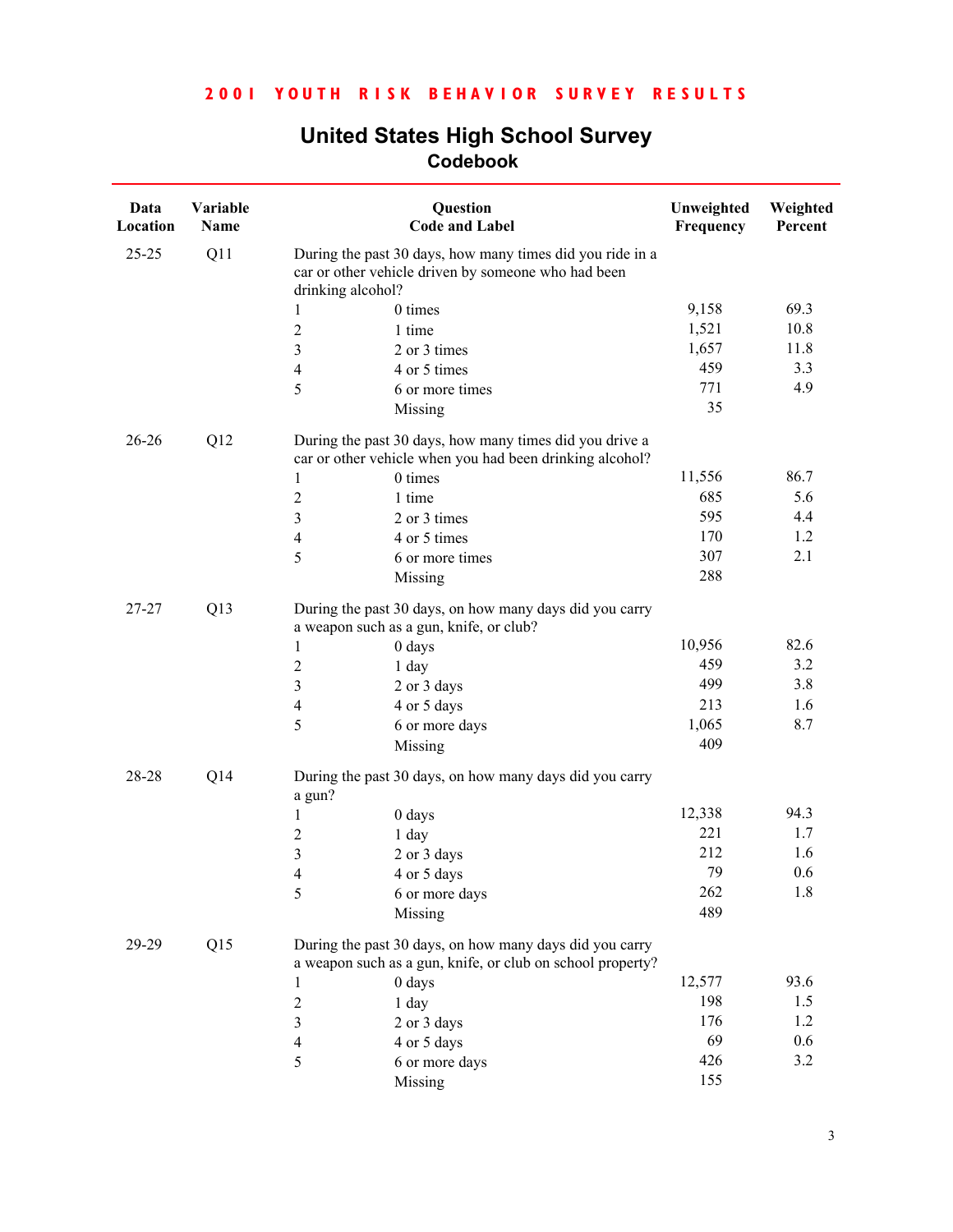| Data<br>Location | Variable<br>Name |                                                                                                                                                           | Question<br><b>Code and Label</b>                                                                                 | Unweighted<br>Frequency | Weighted<br>Percent |
|------------------|------------------|-----------------------------------------------------------------------------------------------------------------------------------------------------------|-------------------------------------------------------------------------------------------------------------------|-------------------------|---------------------|
| 30-30            | Q16              | During the past 30 days, on how many days did you not go<br>to school because you felt you would be unsafe at school<br>or on your way to or from school? |                                                                                                                   |                         |                     |
|                  |                  | $0$ days<br>1                                                                                                                                             |                                                                                                                   | 12,508                  | 93.4                |
|                  |                  | $\overline{\mathbf{c}}$<br>1 day                                                                                                                          |                                                                                                                   | 553                     | 3.5                 |
|                  |                  | 3<br>2 or 3 days                                                                                                                                          |                                                                                                                   | 259                     | 1.7                 |
|                  |                  | 4 or 5 days<br>4                                                                                                                                          |                                                                                                                   | 82                      | 0.4                 |
|                  |                  | 5                                                                                                                                                         | 6 or more days                                                                                                    | 172                     | 1.0                 |
|                  |                  | Missing                                                                                                                                                   |                                                                                                                   | 27                      |                     |
| $31 - 31$        | Q17              | knife, or club on school property?                                                                                                                        | During the past 12 months, how many times has someone<br>threatened or injured you with a weapon such as a gun,   |                         |                     |
|                  |                  | 0 times<br>1                                                                                                                                              |                                                                                                                   | 12,397                  | 91.1                |
|                  |                  | $\overline{c}$<br>1 time                                                                                                                                  |                                                                                                                   | 543                     | 4.1                 |
|                  |                  | 3<br>2 or 3 times                                                                                                                                         |                                                                                                                   | 286                     | 2.2                 |
|                  |                  | 4 or 5 times<br>4                                                                                                                                         |                                                                                                                   | 110                     | 0.8                 |
|                  |                  | 5<br>6 or 7 times                                                                                                                                         |                                                                                                                   | 52                      | 0.4                 |
|                  |                  | 8 or 9 times<br>6                                                                                                                                         |                                                                                                                   | 22                      | 0.1                 |
|                  |                  | 7                                                                                                                                                         | 10 or 11 times                                                                                                    | 15                      | 0.1                 |
|                  |                  | 8                                                                                                                                                         | 12 or more times                                                                                                  | 154                     | 1.1                 |
|                  |                  | Missing                                                                                                                                                   |                                                                                                                   | 22                      |                     |
| 32-32            | Q18              | physical fight?                                                                                                                                           | During the past 12 months, how many times were you in a                                                           |                         |                     |
|                  |                  | 0 times<br>1                                                                                                                                              |                                                                                                                   | 8,943                   | 66.8                |
|                  |                  | $\overline{c}$<br>1 time                                                                                                                                  |                                                                                                                   | 2,030                   | 15.0                |
|                  |                  | 3<br>2 or 3 times                                                                                                                                         |                                                                                                                   | 1,411                   | 10.9                |
|                  |                  | $\overline{\mathcal{L}}$<br>4 or 5 times                                                                                                                  |                                                                                                                   | 366                     | 2.8                 |
|                  |                  | 6 or 7 times<br>5                                                                                                                                         |                                                                                                                   | 185                     | 1.3                 |
|                  |                  | 6<br>8 or 9 times                                                                                                                                         |                                                                                                                   | 86                      | 0.7                 |
|                  |                  | 7                                                                                                                                                         | 10 or 11 times                                                                                                    | 62                      | 0.4                 |
|                  |                  | 8                                                                                                                                                         | 12 or more times                                                                                                  | 292                     | 2.1                 |
|                  |                  | Missing                                                                                                                                                   |                                                                                                                   | 226                     |                     |
| $33 - 33$        | Q19              |                                                                                                                                                           | During the past 12 months, how many times were you in a<br>physical fight in which you were injured and had to be |                         |                     |
|                  |                  | treated by a doctor or nurse?<br>0 times<br>1                                                                                                             |                                                                                                                   | 12,805                  | 96.0                |
|                  |                  | $\overline{c}$<br>1 time                                                                                                                                  |                                                                                                                   | 420                     | 3.0                 |
|                  |                  | 3<br>2 or 3 times                                                                                                                                         |                                                                                                                   | 83                      | 0.6                 |
|                  |                  | 4 or 5 times<br>$\overline{\mathcal{L}}$                                                                                                                  |                                                                                                                   | 23                      | 0.1                 |
|                  |                  | 5                                                                                                                                                         | 6 or more times                                                                                                   | 50                      | 0.3                 |
|                  |                  | Missing                                                                                                                                                   |                                                                                                                   | 220                     |                     |
|                  |                  |                                                                                                                                                           |                                                                                                                   |                         |                     |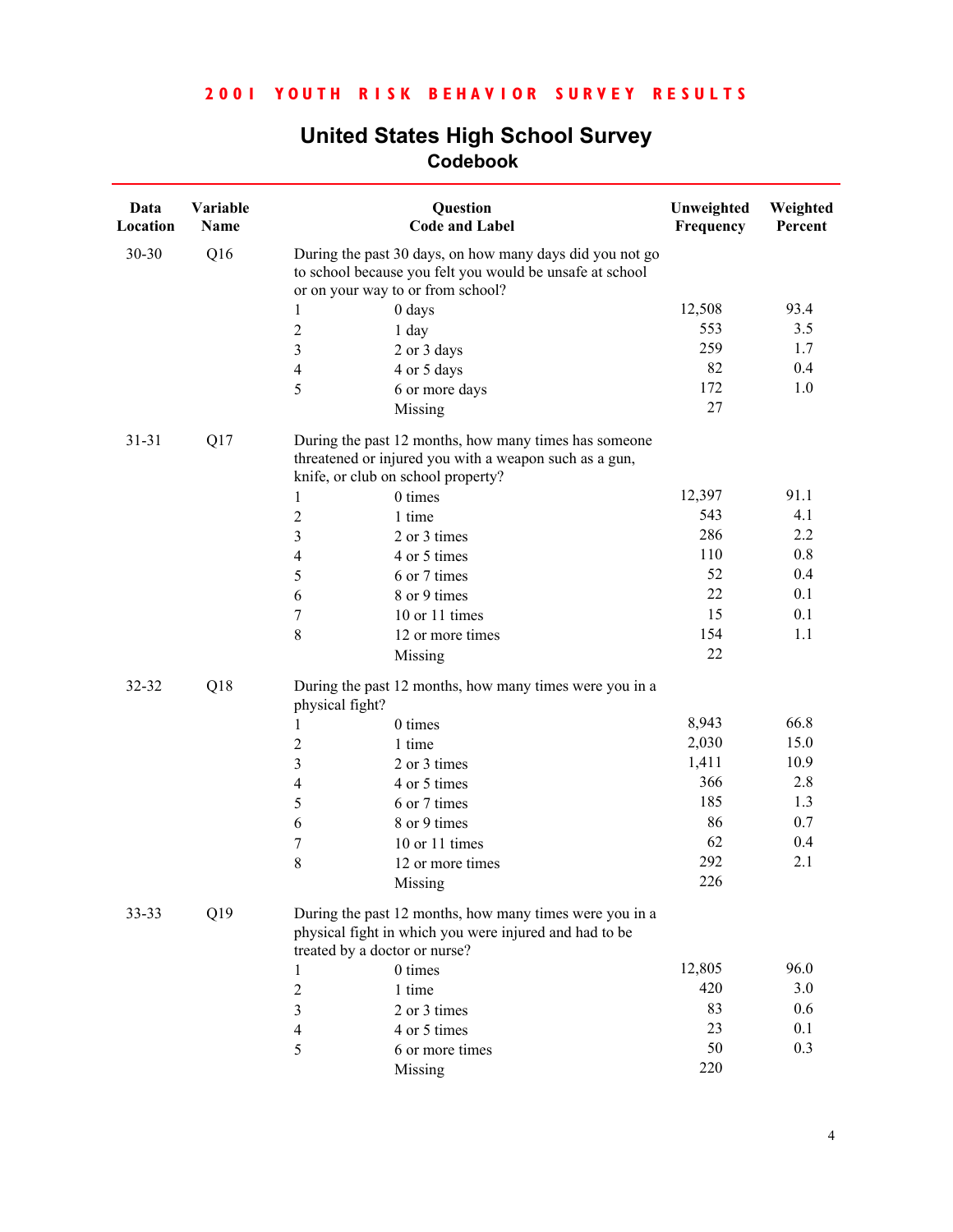| Data<br>Location | Variable<br>Name | Question<br><b>Code and Label</b>                                                                                                                                   | Unweighted<br>Frequency | Weighted<br>Percent |
|------------------|------------------|---------------------------------------------------------------------------------------------------------------------------------------------------------------------|-------------------------|---------------------|
| 34-34            | Q20              | During the past 12 months, how many times were you in a<br>physical fight on school property?                                                                       |                         |                     |
|                  |                  | 0 times<br>1                                                                                                                                                        | 11,747                  | 87.5                |
|                  |                  | $\boldsymbol{2}$<br>1 time                                                                                                                                          | 1,085                   | 8.1                 |
|                  |                  | 3<br>2 or 3 times                                                                                                                                                   | 374                     | 2.8                 |
|                  |                  | $\overline{4}$<br>4 or 5 times                                                                                                                                      | 77                      | 0.6                 |
|                  |                  | 5<br>6 or 7 times                                                                                                                                                   | 30                      | 0.2                 |
|                  |                  | 8 or 9 times<br>6                                                                                                                                                   | 30                      | 0.2                 |
|                  |                  | 7<br>10 or 11 times                                                                                                                                                 | 17                      | 0.1                 |
|                  |                  | $\,8\,$<br>12 or more times                                                                                                                                         | 83                      | 0.5                 |
|                  |                  | Missing                                                                                                                                                             | 158                     |                     |
| 35-35            | Q21              | During the past 12 months, did your boyfriend or<br>girlfriend ever hit, slap, or physically hurt you on<br>purpose?                                                |                         |                     |
|                  |                  | Yes                                                                                                                                                                 | 1,350                   | 9.5                 |
|                  |                  | $\overline{2}$<br>N <sub>o</sub>                                                                                                                                    | 12,063                  | 90.5                |
|                  |                  | Missing                                                                                                                                                             | 188                     |                     |
| 36-36            | Q22              | Have you ever been physically forced to have sexual<br>intercourse when you did not want to?                                                                        |                         |                     |
|                  |                  | 1<br>Yes                                                                                                                                                            | 1,056                   | 7.7                 |
|                  |                  | $\sqrt{2}$<br>No                                                                                                                                                    | 11,897                  | 92.3                |
|                  |                  | Missing                                                                                                                                                             | 648                     |                     |
| 37-37            | Q23              | During the past 12 months, did you ever feel so sad or<br>hopeless almost every day for two weeks or more in a row<br>that you stopped doing some usual activities? |                         |                     |
|                  |                  | 1<br>Yes                                                                                                                                                            | 3,999                   | 28.3                |
|                  |                  | $\overline{2}$<br>N <sub>o</sub>                                                                                                                                    | 9,542                   | 71.7                |
|                  |                  | Missing                                                                                                                                                             | 60                      |                     |
| 38-38            | Q24              | During the past 12 months, did you ever seriously<br>consider attempting suicide?                                                                                   |                         |                     |
|                  |                  | Yes<br>$\mathbf{1}$                                                                                                                                                 | 2,414                   | 19.0                |
|                  |                  | $\overline{2}$<br>No                                                                                                                                                | 11,118                  | 81.0                |
|                  |                  | Missing                                                                                                                                                             | 69                      |                     |
| 39-39            | Q25              | During the past 12 months, did you make a plan about<br>how you would attempt suicide?                                                                              |                         |                     |
|                  |                  | Yes<br>1                                                                                                                                                            | 1,861                   | 14.8                |
|                  |                  | $\sqrt{2}$<br>No                                                                                                                                                    | 11,544                  | 85.2                |
|                  |                  | Missing                                                                                                                                                             | 196                     |                     |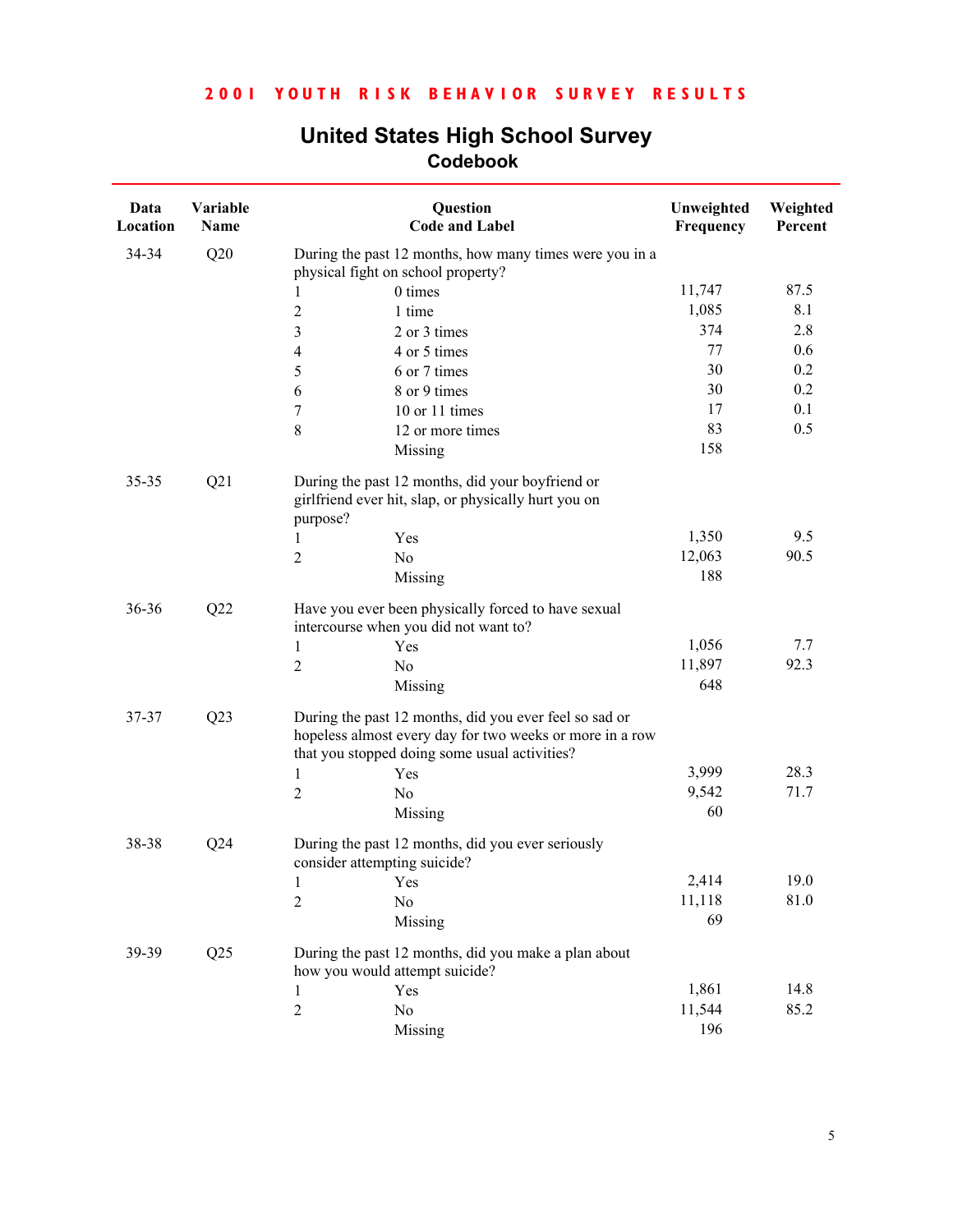| <b>United States High School Survey</b> |  |  |  |  |  |
|-----------------------------------------|--|--|--|--|--|
| Codebook                                |  |  |  |  |  |

| Data<br>Location | Variable<br>Name |                                         | Question<br><b>Code and Label</b>                                                                                       | Unweighted<br>Frequency | Weighted<br>Percent |
|------------------|------------------|-----------------------------------------|-------------------------------------------------------------------------------------------------------------------------|-------------------------|---------------------|
| $40 - 40$        | Q26              | actually attempt suicide?               | During the past 12 months, how many times did you                                                                       |                         |                     |
|                  |                  | 0 times<br>1                            |                                                                                                                         | 10,860                  | 91.2                |
|                  |                  | $\overline{c}$<br>1 time                |                                                                                                                         | 590                     | 4.7                 |
|                  |                  | 3<br>2 or 3 times                       |                                                                                                                         | 327                     | 2.7                 |
|                  |                  | 4 or 5 times<br>4                       |                                                                                                                         | 65                      | 0.6                 |
|                  |                  | 5                                       | 6 or more times                                                                                                         | 117                     | 0.9                 |
|                  |                  | Missing                                 |                                                                                                                         | 1,642                   |                     |
| $41 - 41$        | Q27              | had to be treated by a doctor or nurse? | If you attempted suicide during the past 12 months, did<br>any attempt result in an injury, poisoning, or overdose that |                         |                     |
|                  |                  | 1                                       | Did not attempt suicide                                                                                                 | 10,817                  | 91.1                |
|                  |                  | 2<br>Yes                                |                                                                                                                         | 337                     | 2.6                 |
|                  |                  | 3<br>N <sub>o</sub>                     |                                                                                                                         | 760                     | 6.2                 |
|                  |                  | Missing                                 |                                                                                                                         | 1,687                   |                     |
| $42 - 42$        | Q28              | puffs?                                  | Have you ever tried cigarette smoking, even one or two                                                                  |                         |                     |
|                  |                  | Yes<br>1                                |                                                                                                                         | 8,514                   | 63.9                |
|                  |                  | $\overline{c}$<br>N <sub>o</sub>        |                                                                                                                         | 4,724                   | 36.1                |
|                  |                  | Missing                                 |                                                                                                                         | 363                     |                     |
| 43-43            | Q29              | the first time?                         | How old were you when you smoked a whole cigarette for                                                                  |                         |                     |
|                  |                  | 1                                       | Never smoked a cigarette                                                                                                | 6,556                   | 48.5                |
|                  |                  | $\overline{\mathbf{c}}$                 | 8 years old or younger                                                                                                  | 509                     | 3.8                 |
|                  |                  | 3                                       | 9 or 10 years old                                                                                                       | 680                     | 5.4                 |
|                  |                  | $\overline{4}$                          | 11 or 12 years old                                                                                                      | 1,588                   | 12.8                |
|                  |                  | 5                                       | 13 or 14 years old                                                                                                      | 2,216                   | 17.6                |
|                  |                  | 6                                       | 15 or 16 years old                                                                                                      | 1,410                   | 10.0                |
|                  |                  | 7                                       | 17 years old or older                                                                                                   | 312                     | 1.9                 |
|                  |                  | Missing                                 |                                                                                                                         | 330                     |                     |
| 44-44            | Q30              | smoke cigarettes?                       | During the past 30 days, on how many days did you                                                                       |                         |                     |
|                  |                  | $0$ days<br>1                           |                                                                                                                         | 9,620                   | 71.5                |
|                  |                  | $\overline{c}$<br>1 or 2 days           |                                                                                                                         | 767                     | 6.0                 |
|                  |                  | $\overline{\mathbf{3}}$<br>3 to 5 days  |                                                                                                                         | 443                     | 3.4                 |
|                  |                  | 6 to 9 days<br>$\overline{\mathcal{A}}$ |                                                                                                                         | 297                     | 2.4                 |
|                  |                  | 5<br>10 to 19 days                      |                                                                                                                         | 352                     | 2.9                 |
|                  |                  | 6<br>20 to 29 days                      |                                                                                                                         | 396                     | 3.6                 |
|                  |                  | $\boldsymbol{7}$<br>All 30 days         |                                                                                                                         | 1,085                   | 10.3                |
|                  |                  | Missing                                 |                                                                                                                         | 641                     |                     |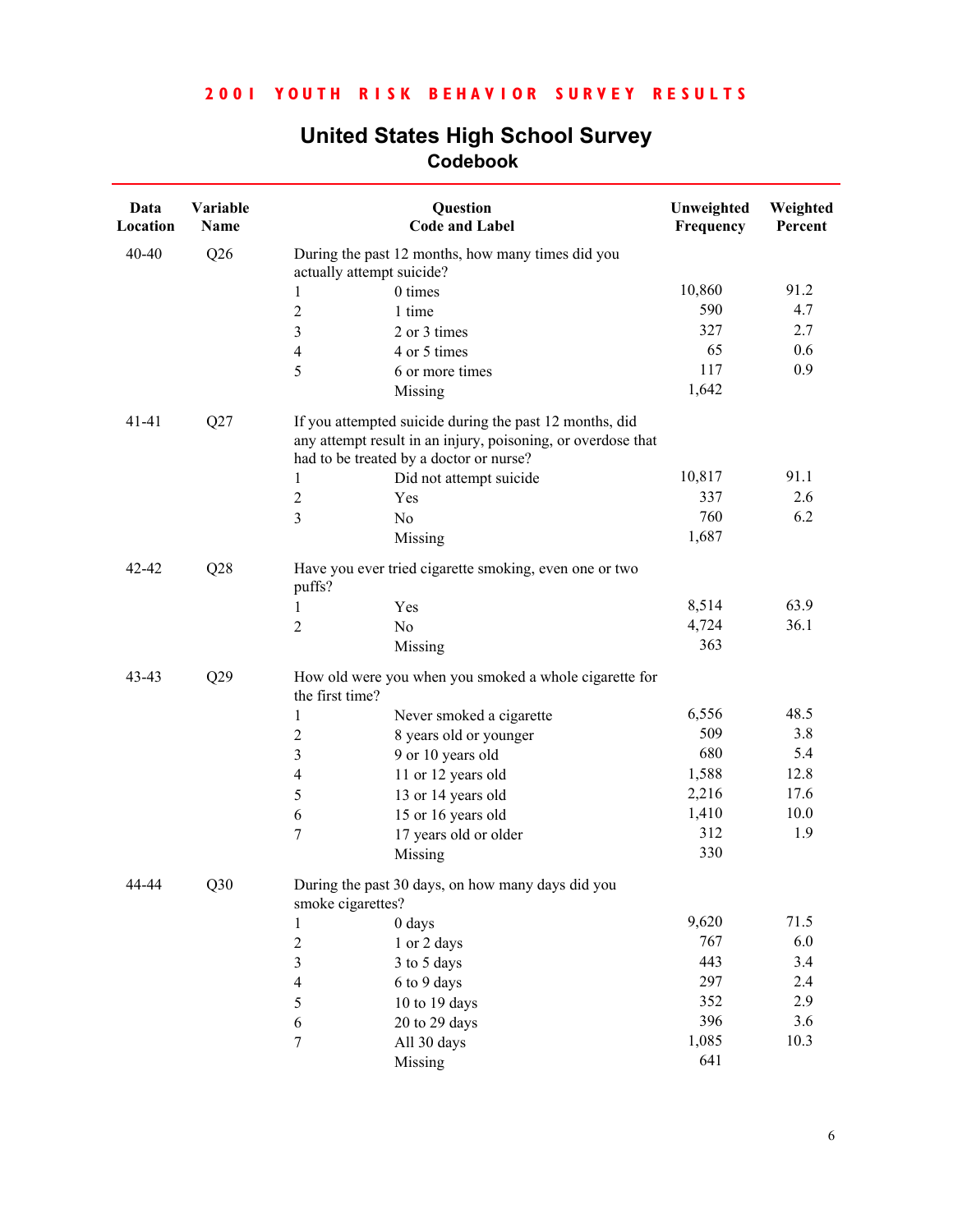| Data<br>Location | Variable<br>Name |                                           | Question<br><b>Code and Label</b>                                                                             | Unweighted<br>Frequency | Weighted<br>Percent |
|------------------|------------------|-------------------------------------------|---------------------------------------------------------------------------------------------------------------|-------------------------|---------------------|
| 45-45            | Q31              |                                           | During the past 30 days, on the days you smoked, how<br>many cigarettes did you smoke per day?                |                         |                     |
|                  |                  | $\mathbf{1}$                              | Did not smoke cigarettes                                                                                      | 9,616                   | 71.4                |
|                  |                  | $\overline{c}$                            | Less than 1 cigarette                                                                                         | 593                     | 4.5                 |
|                  |                  | 3                                         | 1 cigarette                                                                                                   | 575                     | 4.6                 |
|                  |                  | $\overline{4}$                            | 2 to 5 cigarettes                                                                                             | 1,306                   | 10.8                |
|                  |                  | 5                                         | 6 to 10 cigarettes                                                                                            | 471                     | 4.6                 |
|                  |                  | 6                                         | 11 to 20 cigarettes                                                                                           | 321                     | 3.3                 |
|                  |                  | 7                                         | More than 20 cigarettes                                                                                       | 106                     | 0.9                 |
|                  |                  |                                           | Missing                                                                                                       | 613                     |                     |
| 46-46            | Q32              | own cigarettes?                           | During the past 30 days, how did you usually get your                                                         |                         |                     |
|                  |                  | $\mathbf{1}$                              | Did not smoke cigarettes                                                                                      | 9,516                   | 71.5                |
|                  |                  | $\overline{c}$                            | Store or gas station                                                                                          | 1,075                   | 8.6                 |
|                  |                  | $\overline{\mathbf{3}}$                   | Vending machine                                                                                               | 32                      | 0.2                 |
|                  |                  | $\overline{4}$                            | Someone else bought them                                                                                      | 780                     | 7.5                 |
|                  |                  | 5                                         | Borrowed/bummed them                                                                                          | 767                     | 6.7                 |
|                  |                  | 6                                         | A person 18 or older                                                                                          | 237                     | 2.0                 |
|                  |                  | $\sqrt{ }$                                | Took them from store/family                                                                                   | 128                     | 1.1                 |
|                  |                  | 8                                         | Some other way                                                                                                | 298                     | 2.3                 |
|                  |                  |                                           | Missing                                                                                                       | 768                     |                     |
| 47-47            | Q33              | proof of age?                             | When you bought or tried to buy cigarettes in a store<br>during the past 30 days, were you ever asked to show |                         |                     |
|                  |                  | 1                                         | Did not buy cigarettes                                                                                        | 10,701                  | 82.4                |
|                  |                  | $\boldsymbol{2}$                          | Yes                                                                                                           | 1,203                   | 9.6                 |
|                  |                  | $\overline{\mathbf{3}}$<br>N <sub>o</sub> |                                                                                                               | 1,064                   | 7.9                 |
|                  |                  |                                           | Missing                                                                                                       | 633                     |                     |
| 48-48            | Q <sub>34</sub>  |                                           | During the past 30 days, on how many days did you<br>smoke cigarettes on school property?                     |                         |                     |
|                  |                  | $1$ 0 days                                |                                                                                                               | 12,232                  | 90.1                |
|                  |                  | $\overline{c}$                            | 1 or 2 days                                                                                                   | 427                     | 3.8                 |
|                  |                  | $\overline{\mathbf{3}}$                   | 3 to 5 days                                                                                                   | 168                     | 1.5                 |
|                  |                  | 4                                         | 6 to 9 days                                                                                                   | 91                      | $0.8\,$             |
|                  |                  | 5                                         | 10 to 19 days                                                                                                 | 138                     | 1.2                 |
|                  |                  | 6                                         | 20 to 29 days                                                                                                 | $87\,$                  | $0.8\,$             |
|                  |                  | 7                                         | All 30 days                                                                                                   | 237                     | 1.9                 |
|                  |                  |                                           | Missing                                                                                                       | 221                     |                     |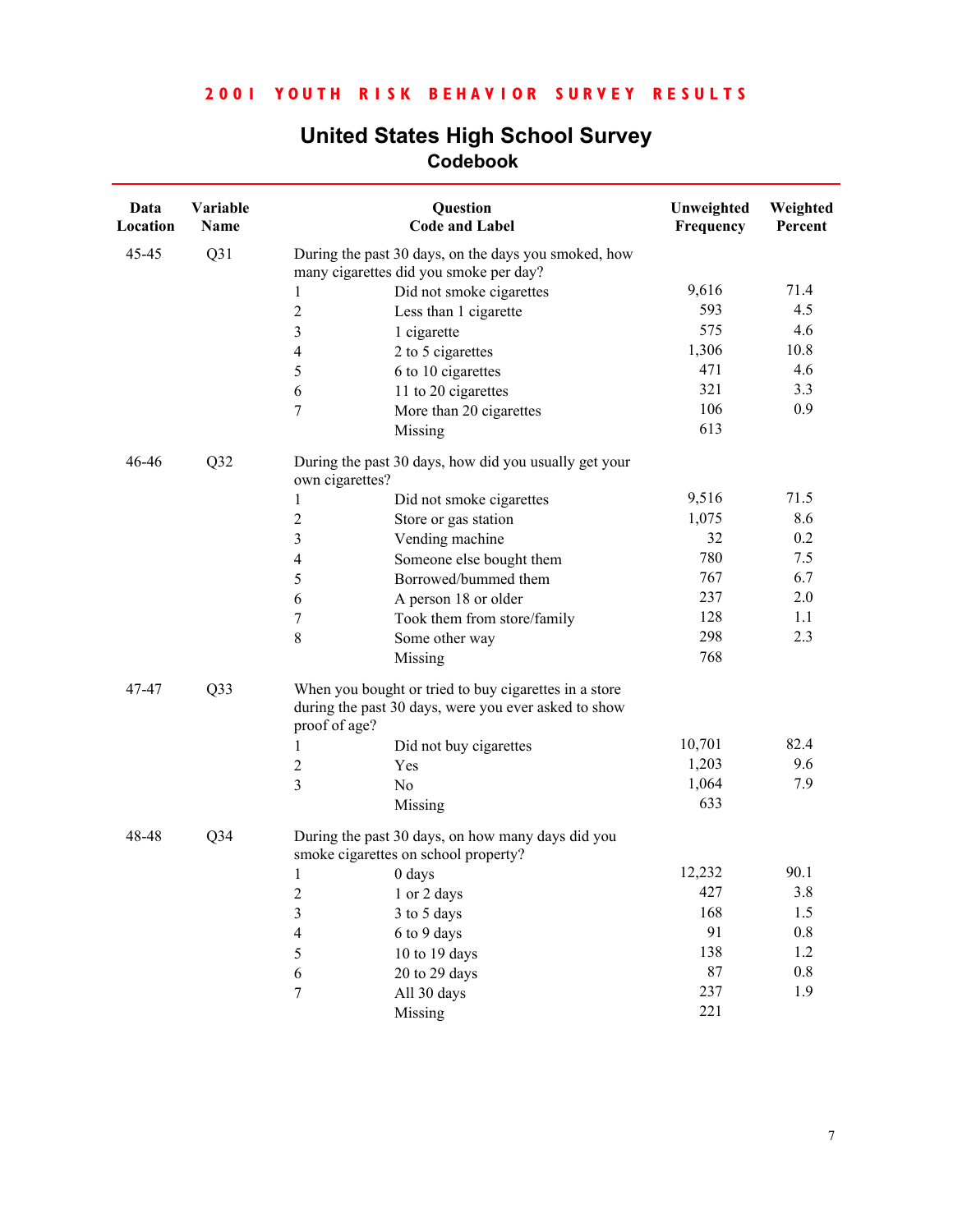| Data<br>Location | Variable<br><b>Name</b> |                                  | Question<br><b>Code and Label</b>                                                                                                                                        | Unweighted<br>Frequency | Weighted<br>Percent |
|------------------|-------------------------|----------------------------------|--------------------------------------------------------------------------------------------------------------------------------------------------------------------------|-------------------------|---------------------|
| 49-49            | Q35                     | cigarette every day for 30 days? | Have you ever smoked cigarettes daily, that is, at least one                                                                                                             |                         |                     |
|                  |                         | Yes<br>1                         |                                                                                                                                                                          | 2,156                   | 20.0                |
|                  |                         | $\overline{2}$<br>N <sub>0</sub> |                                                                                                                                                                          | 10,405                  | 80.0                |
|                  |                         |                                  | Missing                                                                                                                                                                  | 1,040                   |                     |
| 50-50            | Q36                     | smoking cigarettes?              | During the past 12 months, did you ever try to quit                                                                                                                      |                         |                     |
|                  |                         | 1                                | Did not smoke in past 12 mos.                                                                                                                                            | 8,754                   | 65.6                |
|                  |                         | $\boldsymbol{2}$<br>Yes          |                                                                                                                                                                          | 2,426                   | 20.1                |
|                  |                         | 3<br>N <sub>0</sub>              |                                                                                                                                                                          | 1,786                   | 14.3                |
|                  |                         |                                  | Missing                                                                                                                                                                  | 635                     |                     |
| $51 - 51$        | Q37                     |                                  | During the past 30 days, on how many days did you use<br>chewing tobacco, snuff, or dip, such as Redman, Levi<br>Garrett, Beechnut, Skoal, Skoal Bandits, or Copenhagen? |                         |                     |
|                  |                         | 1                                | 0 days                                                                                                                                                                   | 12,023                  | 91.8                |
|                  |                         | $\boldsymbol{2}$                 | 1 or 2 days                                                                                                                                                              | 289                     | 2.6                 |
|                  |                         | 3                                | 3 to 5 days                                                                                                                                                              | 128                     | 1.2                 |
|                  |                         | $\overline{4}$                   | 6 to 9 days                                                                                                                                                              | 101                     | 0.8                 |
|                  |                         | 5                                | 10 to 19 days                                                                                                                                                            | 113                     | 1.0                 |
|                  |                         | 6                                | 20 to 29 days                                                                                                                                                            | 72                      | 0.7                 |
|                  |                         | 7                                | All 30 days                                                                                                                                                              | 206                     | 1.9                 |
|                  |                         |                                  | Missing                                                                                                                                                                  | 669                     |                     |
| 52-52            | Q38                     |                                  | During the past 30 days, on how many days did you use<br>chewing tobacco, snuff, or dip on school property?                                                              |                         |                     |
|                  |                         | $0$ days<br>1                    |                                                                                                                                                                          | 12,373                  | 95.0                |
|                  |                         | $\overline{2}$                   | 1 or 2 days                                                                                                                                                              | 188                     | 1.7                 |
|                  |                         | 3                                | 3 to 5 days                                                                                                                                                              | 78                      | 0.6                 |
|                  |                         | $\overline{4}$                   | 6 to 9 days                                                                                                                                                              | 57                      | 0.6                 |
|                  |                         | 5                                | 10 to 19 days                                                                                                                                                            | 57                      | 0.5                 |
|                  |                         | 6                                | 20 to 29 days                                                                                                                                                            | 49                      | 0.5                 |
|                  |                         | 7                                | All 30 days                                                                                                                                                              | 126                     | 1.1                 |
|                  |                         |                                  | Missing                                                                                                                                                                  | 673                     |                     |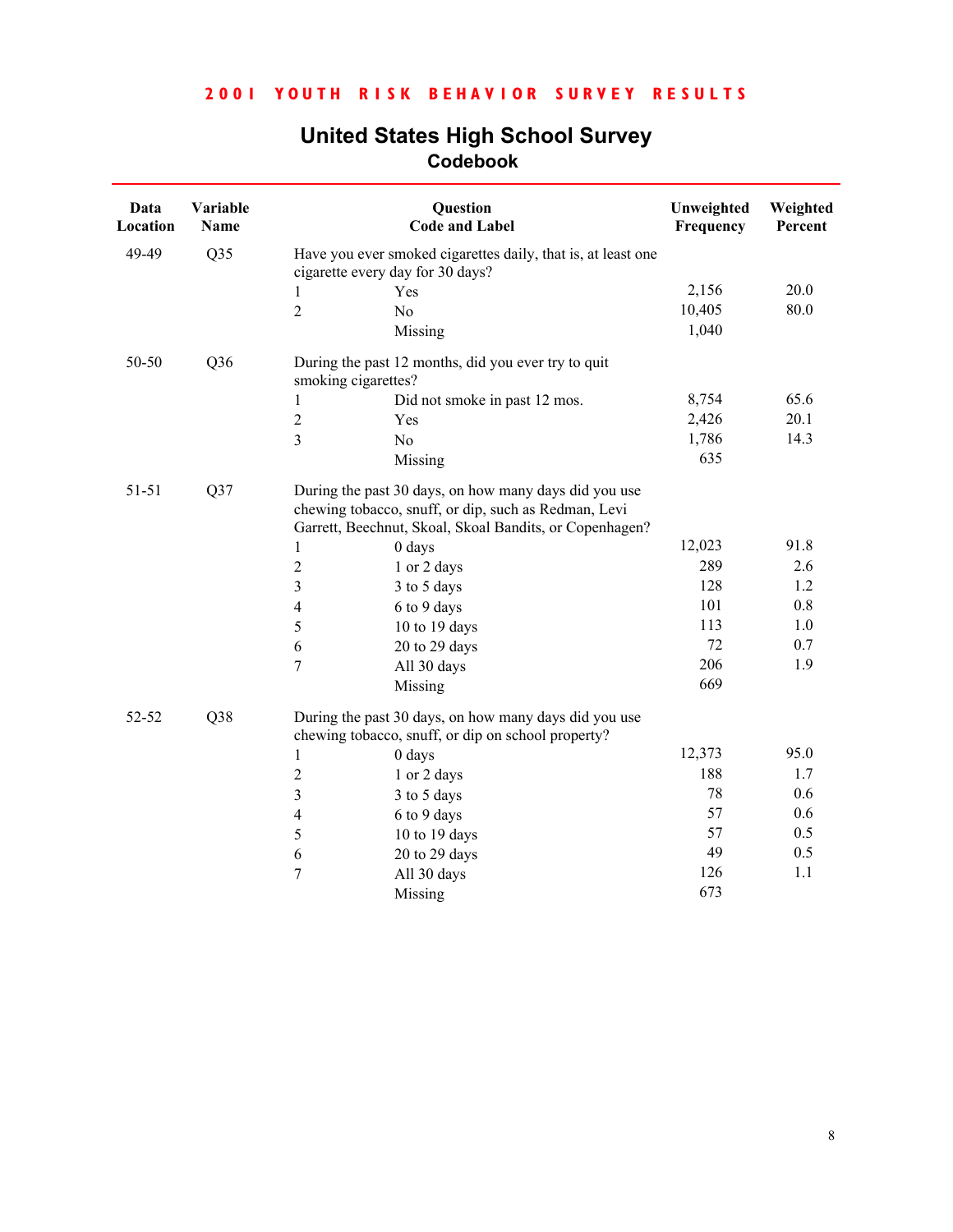| Data<br>Location | Variable<br>Name |                         | Question<br><b>Code and Label</b>                                                                | Unweighted<br>Frequency | Weighted<br>Percent |
|------------------|------------------|-------------------------|--------------------------------------------------------------------------------------------------|-------------------------|---------------------|
| 53-53            | Q39              |                         | During the past 30 days, on how many days did you<br>smoke cigars, cigarillos, or little cigars? |                         |                     |
|                  |                  | 1                       | 0 days                                                                                           | 11,351                  | 84.8                |
|                  |                  | $\overline{c}$          | 1 or 2 days                                                                                      | 1,026                   | 8.2                 |
|                  |                  | $\mathfrak{Z}$          | 3 to 5 days                                                                                      | 402                     | 3.2                 |
|                  |                  | $\overline{4}$          | 6 to 9 days                                                                                      | 212                     | 1.5                 |
|                  |                  | 5                       | 10 to 19 days                                                                                    | 130                     | 1.0                 |
|                  |                  | 6                       | 20 to 29 days                                                                                    | 61                      | 0.4                 |
|                  |                  | $\overline{7}$          | All 30 days                                                                                      | 144                     | 0.9                 |
|                  |                  |                         | Missing                                                                                          | 275                     |                     |
| 54-54            | Q40              | one drink of alcohol?   | During your life, on how many days have you had at least                                         |                         |                     |
|                  |                  | 1                       | 0 days                                                                                           | 2,606                   | 21.8                |
|                  |                  | $\overline{c}$          | 1 or 2 days                                                                                      | 1,678                   | 12.3                |
|                  |                  | $\overline{3}$          | 3 to 9 days                                                                                      | 2,057                   | 16.4                |
|                  |                  | $\overline{4}$          | 10 to 19 days                                                                                    | 1,452                   | 12.2                |
|                  |                  | 5                       | 20 to 39 days                                                                                    | 1,489                   | 12.4                |
|                  |                  | 6                       | 40 to 99 days                                                                                    | 1,258                   | 11.5                |
|                  |                  | $\tau$                  | 100 or more days                                                                                 | 1,603                   | 13.5                |
|                  |                  |                         | Missing                                                                                          | 1,458                   |                     |
| 55-55            | Q <sub>41</sub>  |                         | How old were you when you had your first drink of<br>alcohol other than a few sips?              |                         |                     |
|                  |                  | 1                       | Never other than a few sips                                                                      | 2,584                   | 21.3                |
|                  |                  | $\boldsymbol{2}$        | 8 years old or younger                                                                           | 1,186                   | 9.2                 |
|                  |                  | $\overline{\mathbf{3}}$ | 9 or 10 years old                                                                                | 844                     | 6.7                 |
|                  |                  | $\overline{4}$          | 11 or 12 years old                                                                               | 1,578                   | 13.1                |
|                  |                  | 5                       | 13 or 14 years old                                                                               | 3,131                   | 27.3                |
|                  |                  | 6                       | 15 or 16 years old                                                                               | 2,516                   | 19.1                |
|                  |                  | $\overline{7}$          | 17 years old or older                                                                            | 460                     | 3.2                 |
|                  |                  |                         | Missing                                                                                          | 1,302                   |                     |
| 56-56            | Q42              |                         | During the past 30 days, on how many days did you have<br>at least one drink of alcohol?         |                         |                     |
|                  |                  | 1                       | 0 days                                                                                           | 6,894                   | 52.9                |
|                  |                  | $\overline{\mathbf{c}}$ | 1 or 2 days                                                                                      | 2,649                   | 20.4                |
|                  |                  | 3                       | 3 to 5 days                                                                                      | 1,417                   | 11.7                |
|                  |                  | $\overline{4}$          | 6 to 9 days                                                                                      | 984                     | 7.8                 |
|                  |                  | 5                       | 10 to 19 days                                                                                    | 617                     | 5.0                 |
|                  |                  | $\sqrt{6}$              | 20 to 29 days                                                                                    | 159                     | 1.2                 |
|                  |                  | $\boldsymbol{7}$        | All 30 days                                                                                      | 143                     | $1.0\,$             |
|                  |                  |                         | Missing                                                                                          | 738                     |                     |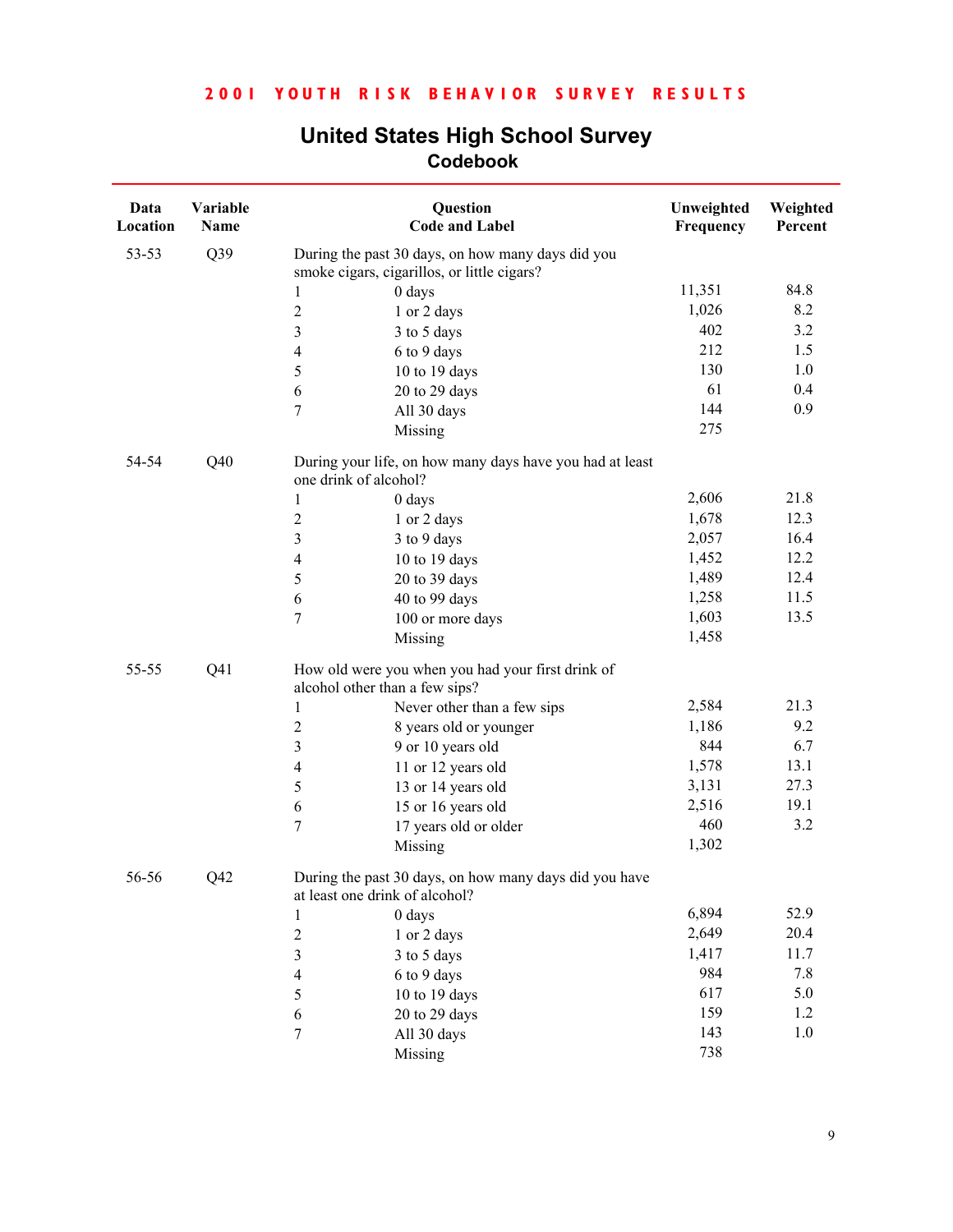| Data<br>Location | Variable<br><b>Name</b> |                  | Question<br><b>Code and Label</b>                                                                                 | Unweighted<br>Frequency | Weighted<br>Percent |
|------------------|-------------------------|------------------|-------------------------------------------------------------------------------------------------------------------|-------------------------|---------------------|
| 57-57            | Q <sub>43</sub>         | couple of hours? | During the past 30 days, on how many days did you have<br>5 or more drinks of alcohol in a row, that is, within a |                         |                     |
|                  |                         | 1                | $0$ days                                                                                                          | 9,478                   | 70.1                |
|                  |                         | $\overline{2}$   | 1 day                                                                                                             | 1,251                   | 9.5                 |
|                  |                         | $\mathfrak{Z}$   | 2 days                                                                                                            | 841                     | 6.8                 |
|                  |                         | $\overline{4}$   | 3 to 5 days                                                                                                       | 846                     | 6.7                 |
|                  |                         | 5                | 6 to 9 days                                                                                                       | 487                     | 3.9                 |
|                  |                         | 6                | 10 to 19 days                                                                                                     | 280                     | 2.2                 |
|                  |                         | $\tau$           | 20 or more days                                                                                                   | 126                     | $0.8\,$             |
|                  |                         |                  | Missing                                                                                                           | 292                     |                     |
| 58-58            | Q44                     |                  | During the past 30 days, on how many days did you have<br>at least one drink of alcohol on school property?       |                         |                     |
|                  |                         | 1                | $0$ days                                                                                                          | 12,637                  | 95.1                |
|                  |                         | $\boldsymbol{2}$ | 1 or 2 days                                                                                                       | 516                     | 3.4                 |
|                  |                         | $\mathfrak{Z}$   | 3 to 5 days                                                                                                       | 117                     | 0.7                 |
|                  |                         | 4                | 6 to 9 days                                                                                                       | 51                      | 0.3                 |
|                  |                         | $\sqrt{5}$       | 10 to 19 days                                                                                                     | 16                      | 0.2                 |
|                  |                         | 6                | 20 to 29 days                                                                                                     | 9                       | $0.0\,$             |
|                  |                         | $\overline{7}$   | All 30 days                                                                                                       | 47                      | 0.3                 |
|                  |                         |                  | Missing                                                                                                           | 208                     |                     |
| 59-59            | Q <sub>45</sub>         | marijuana?       | During your life, how many times have you used                                                                    |                         |                     |
|                  |                         | $\mathbf{1}$     | 0 times                                                                                                           | 7,446                   | 57.6                |
|                  |                         | $\overline{2}$   | 1 or 2 times                                                                                                      | 1,247                   | 8.6                 |
|                  |                         | $\mathfrak{Z}$   | 3 to 9 times                                                                                                      | 1,169                   | 8.0                 |
|                  |                         | $\overline{4}$   | 10 to 19 times                                                                                                    | 684                     | 5.0                 |
|                  |                         | 5                | 20 to 39 times                                                                                                    | 664                     | 4.7                 |
|                  |                         | 6                | 40 to 99 times                                                                                                    | 632                     | 4.6                 |
|                  |                         | $\overline{7}$   | 100 or more times                                                                                                 | 1,496                   | 11.4                |
|                  |                         |                  | Missing                                                                                                           | 263                     |                     |
| $60 - 60$        | Q46                     | time?            | How old were you when you tried marijuana for the first                                                           |                         |                     |
|                  |                         | 1                | Never tried marijuana                                                                                             | 7,446                   | 57.5                |
|                  |                         | $\boldsymbol{2}$ | 8 years old or younger                                                                                            | 218                     | 1.3                 |
|                  |                         | $\overline{3}$   | 9 or 10 years old                                                                                                 | 300                     | 2.1                 |
|                  |                         | 4                | 11 or 12 years old                                                                                                | 970                     | 6.8                 |
|                  |                         | 5                | 13 or 14 years old                                                                                                | 2,264                   | 16.6                |
|                  |                         | 6                | 15 or 16 years old                                                                                                | 1,804                   | 13.3                |
|                  |                         | $\boldsymbol{7}$ | 17 years old or older                                                                                             | 376                     | 2.4                 |
|                  |                         |                  | Missing                                                                                                           | 223                     |                     |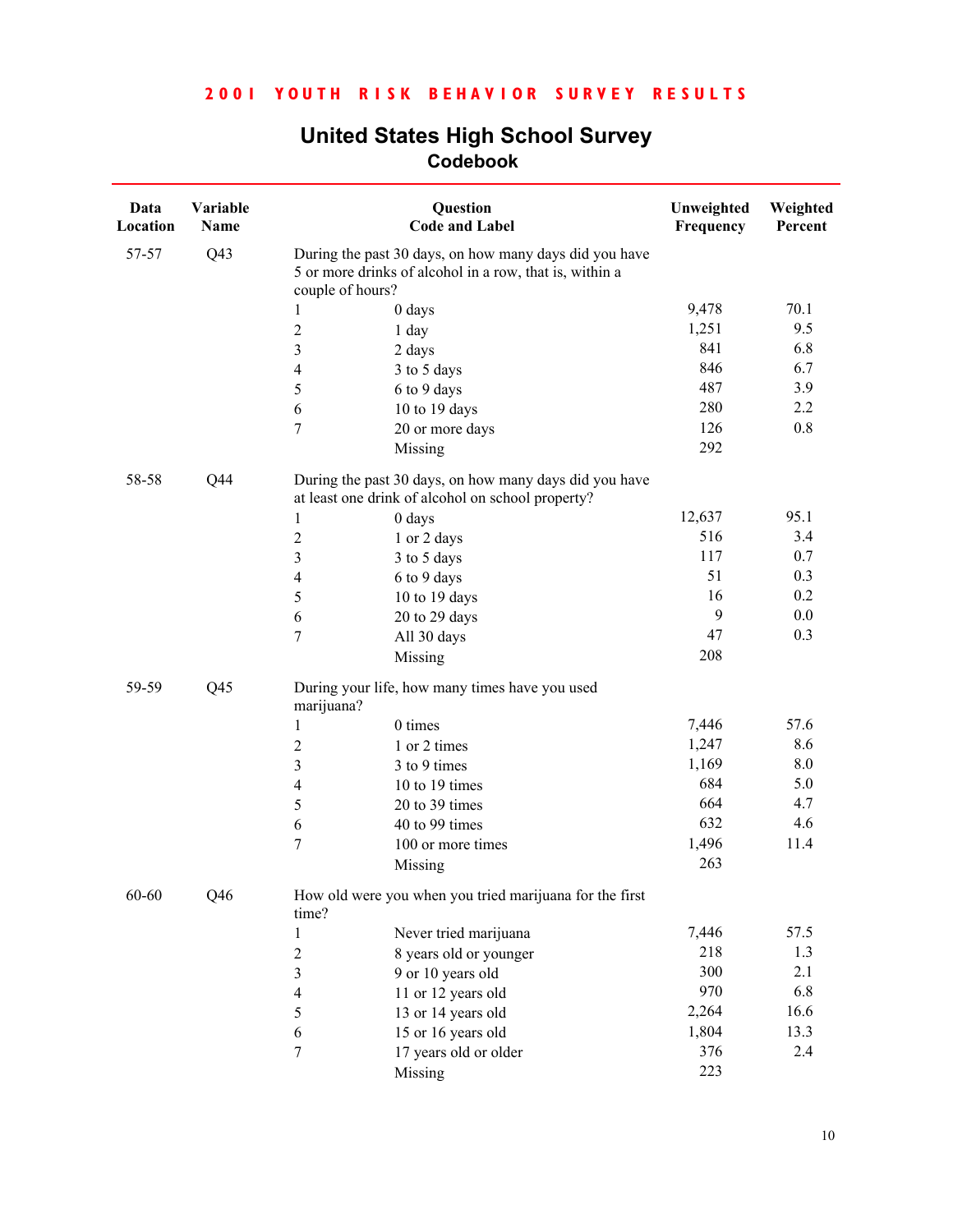| Data<br>Location | Variable<br>Name |                               | Question<br><b>Code and Label</b>                                                                                 | Unweighted<br>Frequency | Weighted<br>Percent |  |
|------------------|------------------|-------------------------------|-------------------------------------------------------------------------------------------------------------------|-------------------------|---------------------|--|
| 61-61            | Q47              | marijuana?                    | During the past 30 days, how many times did you use                                                               |                         |                     |  |
|                  |                  | 1                             | 0 times                                                                                                           | 10,140                  | 76.1                |  |
|                  |                  | $\overline{c}$                | 1 or 2 times                                                                                                      | 1,069                   | 7.7                 |  |
|                  |                  | 3                             | 3 to 9 times                                                                                                      | 754                     | 5.4                 |  |
|                  |                  | $\overline{4}$                | 10 to 19 times                                                                                                    | 426                     | 3.4                 |  |
|                  |                  | 5                             | 20 to 39 times                                                                                                    | 327                     | 2.5                 |  |
|                  |                  | 6                             | 40 or more times                                                                                                  | 648                     | 4.9                 |  |
|                  |                  |                               | Missing                                                                                                           | 237                     |                     |  |
| $62 - 62$        | Q48              | marijuana on school property? | During the past 30 days, how many times did you use                                                               |                         |                     |  |
|                  |                  | 1                             | 0 times                                                                                                           | 12,598                  | 94.6                |  |
|                  |                  | $\overline{c}$                | 1 or 2 times                                                                                                      | 354                     | 2.3                 |  |
|                  |                  | 3                             | 3 to 9 times                                                                                                      | 206                     | 1.5                 |  |
|                  |                  | $\overline{\mathbf{4}}$       | 10 to 19 times                                                                                                    | 100                     | 0.6                 |  |
|                  |                  | 5                             | 20 to 39 times                                                                                                    | 42                      | 0.2                 |  |
|                  |                  | 6                             | 40 or more times                                                                                                  | 120                     | 0.7                 |  |
|                  |                  |                               | Missing                                                                                                           | 181                     |                     |  |
| $63 - 63$        | Q49              |                               | During your life, how many times have you used any form<br>of cocaine, including powder, crack, or freebase?      |                         |                     |  |
|                  |                  | 1                             | 0 times                                                                                                           | 12,132                  | 90.6                |  |
|                  |                  | $\overline{c}$                | 1 or 2 times                                                                                                      | 575                     | 4.3                 |  |
|                  |                  | 3                             | 3 to 9 times                                                                                                      | 283                     | 1.7                 |  |
|                  |                  | 4                             | 10 to 19 times                                                                                                    | 143                     | 1.1                 |  |
|                  |                  | 5                             | 20 to 39 times                                                                                                    | 118                     | 0.8                 |  |
|                  |                  | 6                             | 40 or more times                                                                                                  | 216                     | 1.4                 |  |
|                  |                  |                               | Missing                                                                                                           | 134                     |                     |  |
| 64-64            | Q50              |                               | During the past 30 days, how many times did you use any<br>form of cocaine, including powder, crack, or freebase? |                         |                     |  |
|                  |                  | $\mathbf{1}$                  | 0 times                                                                                                           | 12,477                  | 95.8                |  |
|                  |                  | $\overline{c}$                | 1 or 2 times                                                                                                      | 263                     | 2.1                 |  |
|                  |                  | 3                             | 3 to 9 times                                                                                                      | 154                     | 1.0                 |  |
|                  |                  | 4                             | 10 to 19 times                                                                                                    | 68                      | 0.4                 |  |
|                  |                  | 5                             | 20 to 39 times                                                                                                    | 30                      | 0.2                 |  |
|                  |                  | 6                             | 40 or more times                                                                                                  | 70                      | 0.5                 |  |
|                  |                  |                               | Missing                                                                                                           | 539                     |                     |  |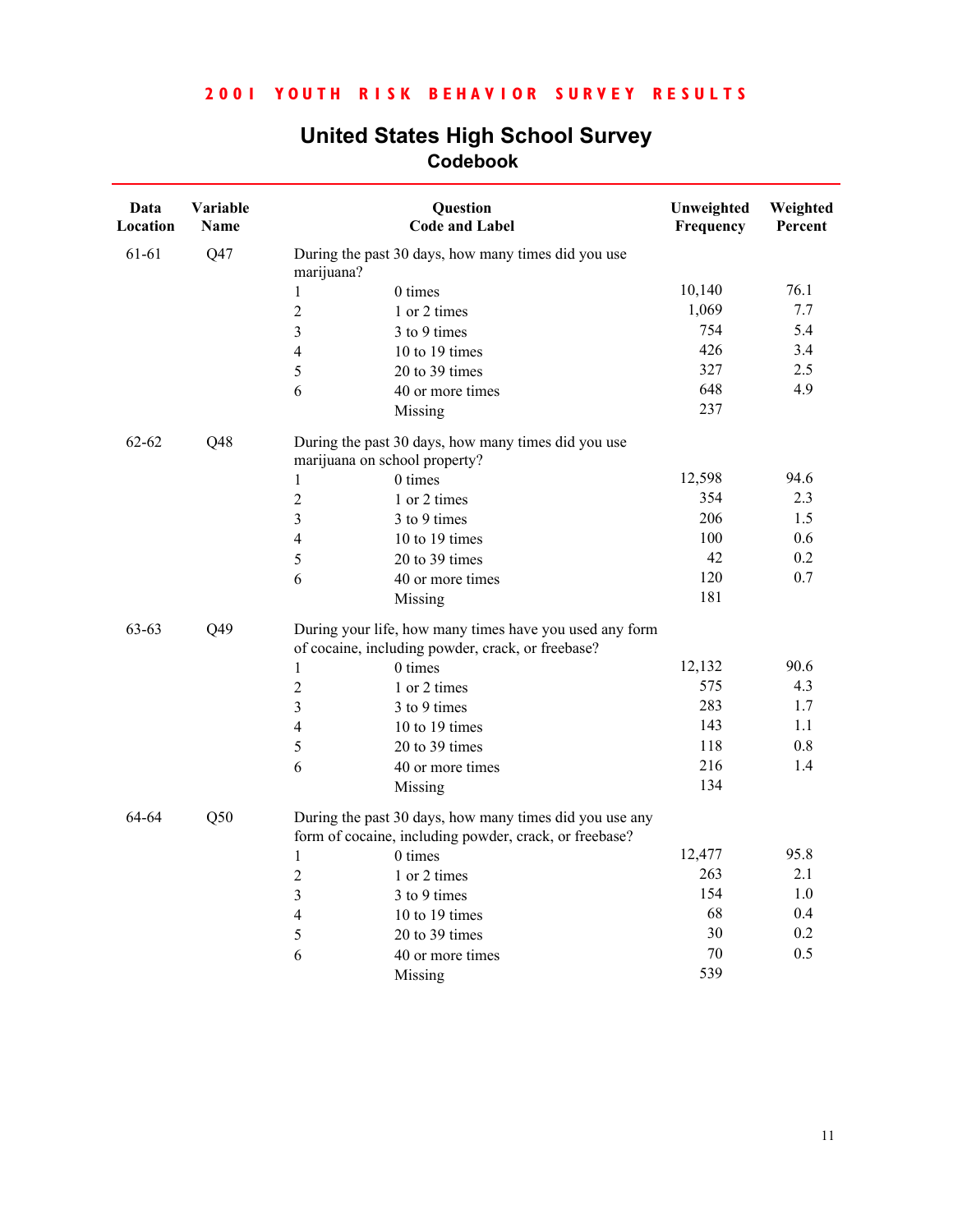| Data<br>Location | Variable<br>Name |                               | Question<br><b>Code and Label</b>                                                                                      | Unweighted<br>Frequency | Weighted<br>Percent |
|------------------|------------------|-------------------------------|------------------------------------------------------------------------------------------------------------------------|-------------------------|---------------------|
| 65-65            | Q51              | paints or sprays to get high? | During your life, how many times have you sniffed glue,<br>breathed the contents of aerosol spray cans, or inhaled any |                         |                     |
|                  |                  |                               | 0 times                                                                                                                | 11,375                  | 85.3                |
|                  |                  | $\overline{c}$                | 1 or 2 times                                                                                                           | 825                     | 7.5                 |
|                  |                  | 3                             | 3 to 9 times                                                                                                           | 428                     | 3.6                 |
|                  |                  | 4                             | 10 to 19 times                                                                                                         | 148                     | 1.2                 |
|                  |                  | 5                             | 20 to 39 times                                                                                                         | 98                      | 0.9                 |
|                  |                  | 6                             | 40 or more times                                                                                                       | 165                     | 1.5                 |
|                  |                  |                               | Missing                                                                                                                | 562                     |                     |
| 66-66            | Q52              |                               | During the past 30 days, how many times have you sniffed                                                               |                         |                     |
|                  |                  |                               | glue, breathed the contents of aerosol spray cans, or                                                                  |                         |                     |
|                  |                  |                               | inhaled any paints or sprays to get high?                                                                              |                         |                     |
|                  |                  | 1                             | 0 times                                                                                                                | 12,808                  | 95.3                |
|                  |                  | 2                             | 1 or 2 times                                                                                                           | 285                     | 2.6                 |
|                  |                  | 3                             | 3 to 9 times                                                                                                           | 113                     | 0.9                 |
|                  |                  | 4                             | 10 to 19 times                                                                                                         | 49                      | 0.4                 |
|                  |                  | 5                             | 20 to 39 times                                                                                                         | 24                      | 0.2                 |
|                  |                  | 6                             | 40 or more times                                                                                                       | 65                      | 0.5                 |
|                  |                  |                               | Missing                                                                                                                | 257                     |                     |
| 67-67            | Q53              |                               | During your life, how many times have you used heroin<br>(also called smack, junk, or China White)?                    |                         |                     |
|                  |                  | 1                             | 0 times                                                                                                                | 13,077                  | 96.9                |
|                  |                  | $\overline{\mathbf{c}}$       | 1 or 2 times                                                                                                           | 174                     | 1.5                 |
|                  |                  | 3                             | 3 to 9 times                                                                                                           | 64                      | 0.5                 |
|                  |                  | 4                             | 10 to 19 times                                                                                                         | 40                      | 0.3                 |
|                  |                  | 5                             | 20 to 39 times                                                                                                         | 27                      | 0.2                 |
|                  |                  | 6                             | 40 or more times                                                                                                       | 79                      | 0.5                 |
|                  |                  |                               | Missing                                                                                                                | 140                     |                     |
| 68-68            | Q54              |                               | During your life, how many times have you used<br>methamphetamines (also called speed, crystal, crank, or              |                         |                     |
|                  |                  | ice)?                         |                                                                                                                        |                         |                     |
|                  |                  | 1                             | 0 times                                                                                                                | 12,297                  | 90.2                |
|                  |                  | $\overline{c}$                | 1 or 2 times                                                                                                           | 503                     | 4.2                 |
|                  |                  | 3                             | 3 to 9 times                                                                                                           | 283                     | 2.2                 |
|                  |                  | 4                             | 10 to 19 times                                                                                                         | 161                     | 1.2                 |
|                  |                  | 5                             | 20 to 39 times                                                                                                         | 86                      | 0.6                 |
|                  |                  | 6                             | 40 or more times                                                                                                       | 193                     | 1.6                 |
|                  |                  |                               | Missing                                                                                                                | 78                      |                     |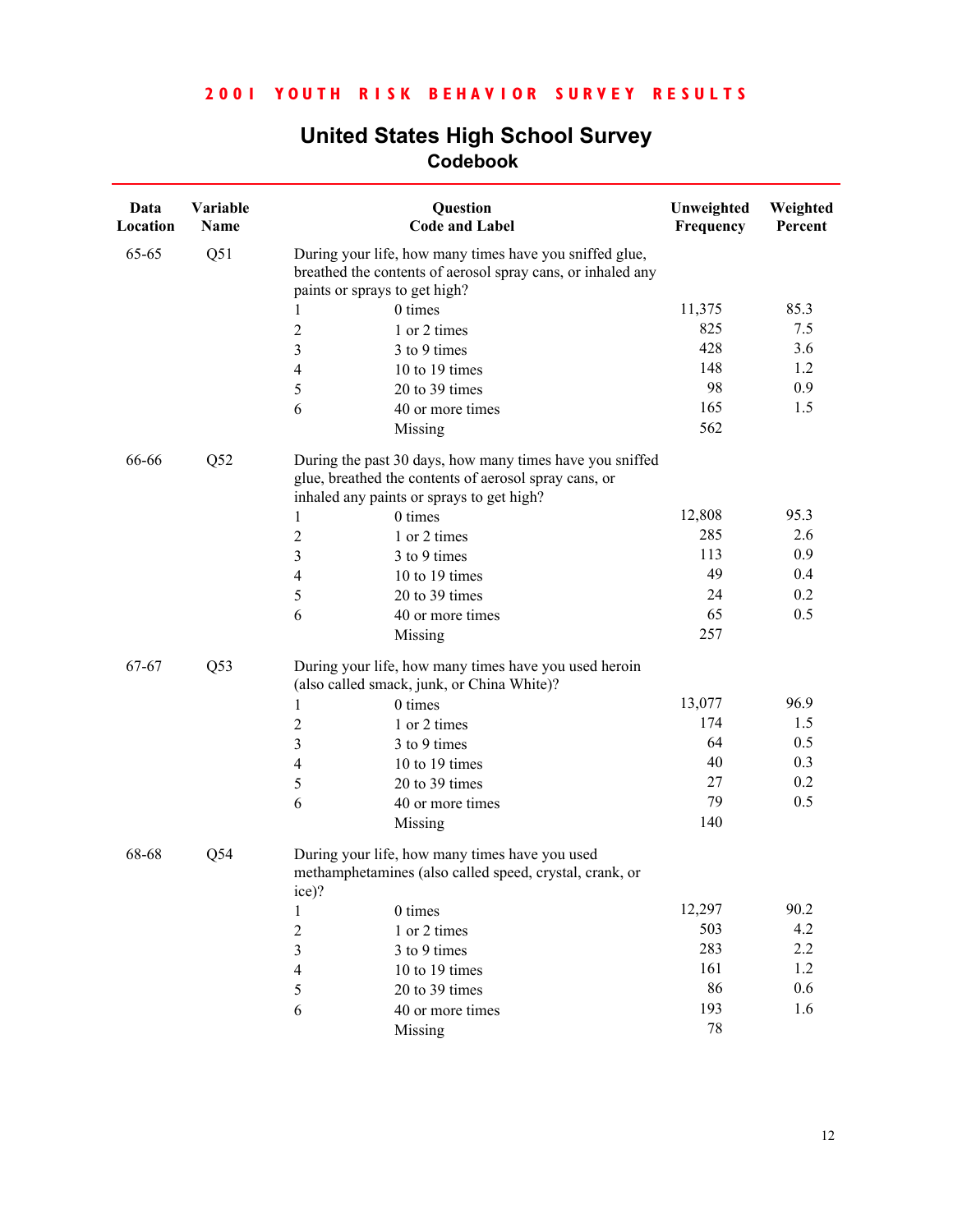| Data<br>Location | Variable<br>Name                              |                                                         | Question<br><b>Code and Label</b>                       | Unweighted<br>Frequency | Weighted<br>Percent |
|------------------|-----------------------------------------------|---------------------------------------------------------|---------------------------------------------------------|-------------------------|---------------------|
| 69-69            | Q55                                           | pills or shots without a doctor's prescription?         | During your life, how many times have you taken steroid |                         |                     |
|                  |                                               | 0 times<br>1                                            |                                                         | 12,917                  | 95.0                |
|                  |                                               | $\overline{2}$<br>1 or 2 times                          |                                                         | 267                     | 2.2                 |
|                  |                                               | 3<br>3 to 9 times                                       |                                                         | 113                     | 0.9                 |
|                  |                                               | 10 to 19 times<br>4                                     |                                                         | 75                      | 0.6                 |
|                  |                                               | 5<br>20 to 39 times                                     |                                                         | 57                      | 0.4                 |
|                  |                                               | 6                                                       | 40 or more times                                        | 102                     | 0.8                 |
|                  |                                               | Missing                                                 |                                                         | 70                      |                     |
| 70-70            | Q56                                           | to inject any illegal drug into your body?              | During your life, how many times have you used a needle |                         |                     |
|                  |                                               | 0 times<br>$\mathbf{1}$                                 |                                                         | 13,235                  | 97.7                |
|                  |                                               | $\overline{c}$<br>1 time                                |                                                         | 116                     | 1.0                 |
|                  |                                               | 3                                                       | 2 or more times                                         | 172                     | 1.3                 |
|                  |                                               | Missing                                                 |                                                         | 78                      |                     |
| 71-71<br>Q57     | given you an illegal drug on school property? | During the past 12 months, has anyone offered, sold, or |                                                         |                         |                     |
|                  |                                               | $\mathbf{1}$<br>Yes                                     |                                                         | 3,878                   | 28.5                |
|                  |                                               | $\overline{2}$<br>No                                    |                                                         | 9,593                   | 71.5                |
|                  |                                               | Missing                                                 |                                                         | 130                     |                     |
| 72-72            | Q58                                           | Have you ever had sexual intercourse?                   |                                                         |                         |                     |
|                  |                                               | $\mathbf{1}$<br>Yes                                     |                                                         | 6,370                   | 45.6                |
|                  |                                               | $\overline{2}$<br>No                                    |                                                         | 6,538                   | 54.4                |
|                  |                                               | Missing                                                 |                                                         | 693                     |                     |
| 73-73            | Q59                                           | the first time?                                         | How old were you when you had sexual intercourse for    |                         |                     |
|                  |                                               | Never had sex<br>1                                      |                                                         | 6,543                   | 54.4                |
|                  |                                               | $\overline{2}$                                          | 11 years old or younger                                 | 524                     | 3.5                 |
|                  |                                               | 3<br>12 years old                                       |                                                         | 438                     | 3.1                 |
|                  |                                               | $\overline{4}$<br>13 years old                          |                                                         | 856                     | 6.1                 |
|                  |                                               | 5<br>14 years old                                       |                                                         | 1,232                   | 9.4                 |
|                  |                                               | 6<br>15 years old                                       |                                                         | 1,466                   | 10.7                |
|                  |                                               | 16 years old<br>$\boldsymbol{7}$                        |                                                         | 1,235                   | 8.9                 |
|                  |                                               | 8                                                       | 17 years old or older                                   | 620                     | 4.0                 |
|                  |                                               | Missing                                                 |                                                         | 687                     |                     |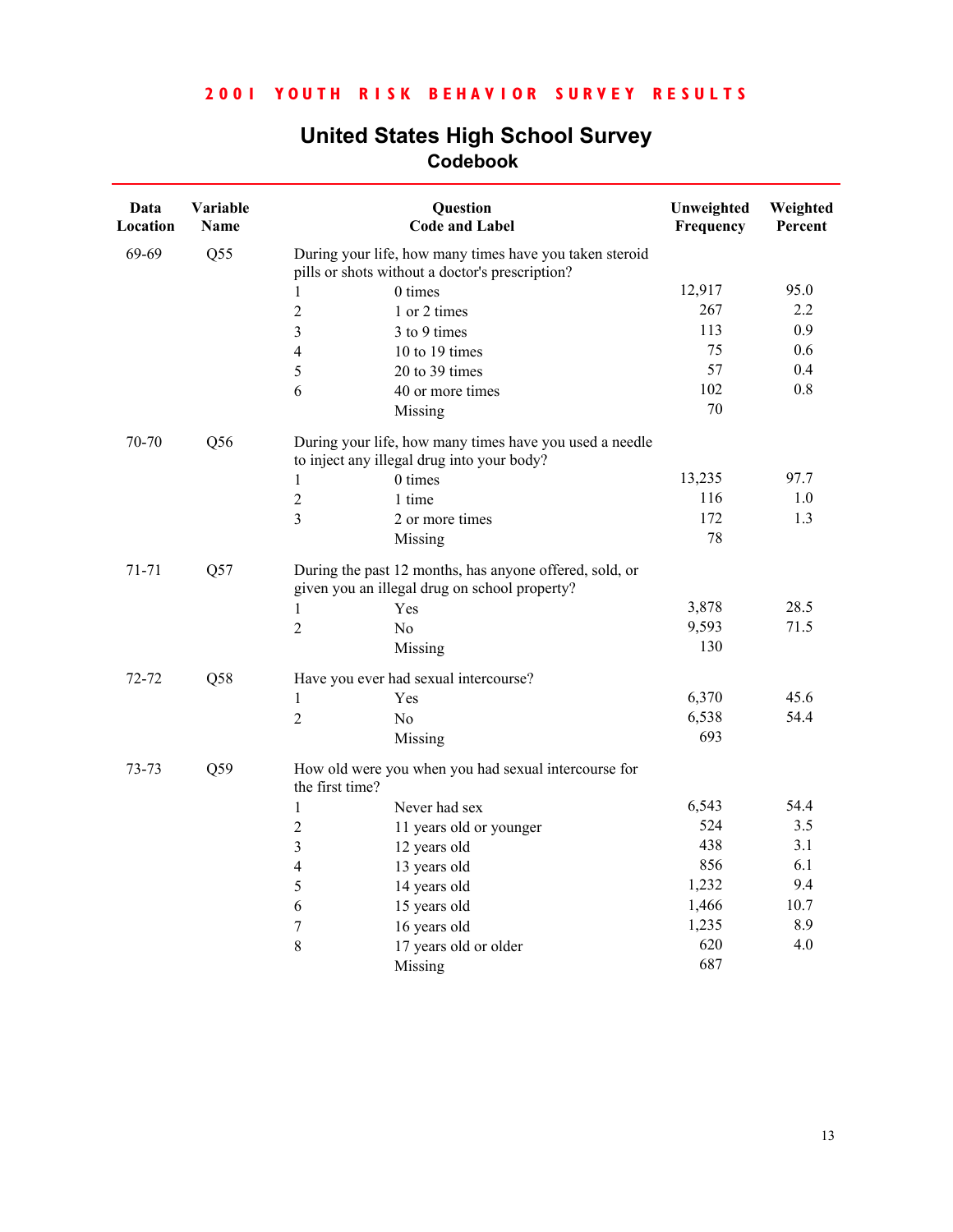| Data<br>Location | Variable<br>Name |                            | Question<br><b>Code and Label</b>                         | Unweighted<br>Frequency | Weighted<br>Percent |
|------------------|------------------|----------------------------|-----------------------------------------------------------|-------------------------|---------------------|
| 74-74            | Q60              | sexual intercourse?        | During your life, with how many people have you had       |                         |                     |
|                  |                  | $\mathbf{1}$               | Never had sex                                             | 6,457                   | 54.5                |
|                  |                  | $\overline{c}$<br>1 person |                                                           | 2,205                   | 16.9                |
|                  |                  | 3<br>2 people              |                                                           | 1,158                   | 8.3                 |
|                  |                  | 3 people<br>4              |                                                           | 856                     | 6.1                 |
|                  |                  | 5<br>4 people              |                                                           | 548                     | 3.9                 |
|                  |                  | 5 people<br>6              |                                                           | 366                     | 2.7                 |
|                  |                  | 7                          | 6 or more people                                          | 1,141                   | 7.7                 |
|                  |                  | Missing                    |                                                           | 870                     |                     |
| 75-75            | Q61              | have sexual intercourse?   | During the past 3 months, with how many people did you    |                         |                     |
|                  |                  | $\mathbf{1}$               | Never had sex                                             | 6,453                   | 54.4                |
|                  |                  | $\overline{c}$             | None during past 3 months                                 | 1,630                   | 12.2                |
|                  |                  | 3<br>1 person              |                                                           | 3,340                   | 24.4                |
|                  |                  | 4<br>2 people              |                                                           | 663                     | 4.7                 |
|                  |                  | 5<br>3 people              |                                                           | 269                     | 1.7                 |
|                  |                  | 4 people<br>6              |                                                           | 114                     | $0.8\,$             |
|                  |                  | $\sqrt{ }$<br>5 people     |                                                           | 46                      | 0.3                 |
|                  |                  | 8                          | 6 or more people                                          | 226                     | 1.5                 |
|                  |                  | Missing                    |                                                           | 860                     |                     |
| 76-76            | Q62              | intercourse the last time? | Did you drink alcohol or use drugs before you had sexual  |                         |                     |
|                  |                  | $\mathbf{1}$               | Never had sex                                             | 6,441                   | 54.3                |
|                  |                  | $\overline{c}$<br>Yes      |                                                           | 1,490                   | 11.4                |
|                  |                  | 3<br>No                    |                                                           | 4,816                   | 34.3                |
|                  |                  | Missing                    |                                                           | 854                     |                     |
| 77-77            | Q63              | partner use a condom?      | The last time you had sexual intercourse, did you or your |                         |                     |
|                  |                  | 1                          | Never had sex                                             | 6,437                   | 54.6                |
|                  |                  | 2<br>Yes                   |                                                           | 3,793                   | 27.6                |
|                  |                  | 3<br>N <sub>o</sub>        |                                                           | 2,415                   | 17.7                |
|                  |                  | Missing                    |                                                           | 956                     |                     |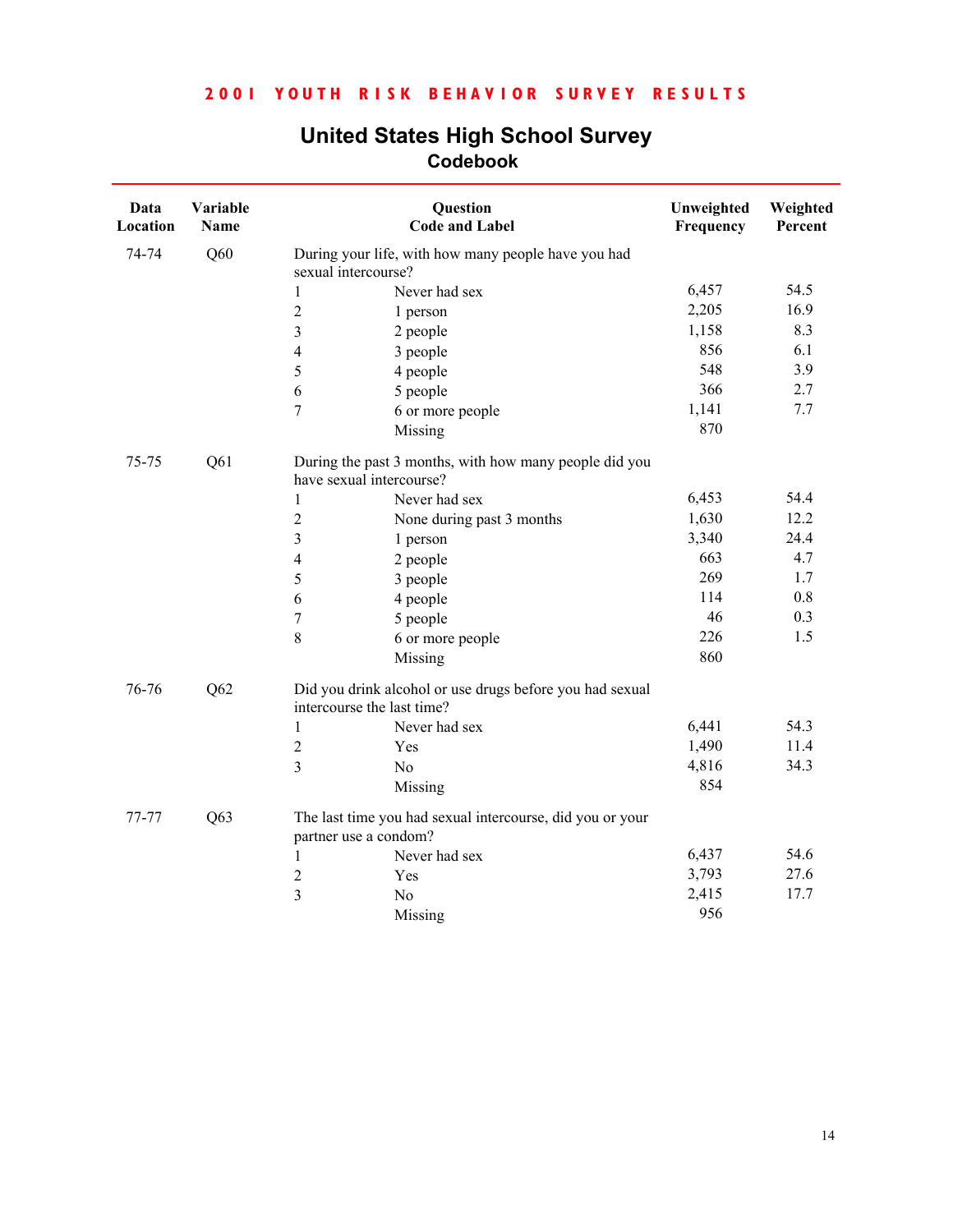| <b>United States High School Survey</b> |  |  |  |  |  |
|-----------------------------------------|--|--|--|--|--|
| Codebook                                |  |  |  |  |  |

| Data<br>Location | Variable<br>Name |                                  | Question<br><b>Code and Label</b>                           | Unweighted<br>Frequency | Weighted<br>Percent |
|------------------|------------------|----------------------------------|-------------------------------------------------------------|-------------------------|---------------------|
| 78-78            | Q <sub>64</sub>  |                                  | The last time you had sexual intercourse, what one method   |                         |                     |
|                  |                  |                                  | did you or your partner use to prevent pregnancy?           |                         |                     |
|                  |                  | 1                                | Never had sex                                               | 6,445                   | 55.0                |
|                  |                  | $\overline{c}$                   | No method was used                                          | 962                     | 6.2                 |
|                  |                  | 3                                | Birth control pills                                         | 801                     | 7.0                 |
|                  |                  | 4                                | Condoms                                                     | 3,184                   | 23.1                |
|                  |                  | 5                                | Depo-Provera                                                | 213                     | 1.6                 |
|                  |                  | 6                                | Withdrawal                                                  | 663                     | 5.2                 |
|                  |                  | 7                                | Some other method                                           | 123                     | 0.8                 |
|                  |                  | 8                                | Not sure                                                    | 187                     | 1.1                 |
|                  |                  |                                  | Missing                                                     | 1,023                   |                     |
| 79-79            | Q65              | someone pregnant?                | How many times have you been pregnant or gotten             |                         |                     |
|                  |                  | 1                                | 0 times                                                     | 12,162                  | 94.2                |
|                  |                  | $\overline{c}$                   | 1 time                                                      | 612                     | 3.7                 |
|                  |                  | 3                                | 2 or more times                                             | 168                     | 1.1                 |
|                  |                  | 4                                | Not sure                                                    | 164                     | 1.1                 |
|                  |                  |                                  | Missing                                                     | 495                     |                     |
| 80-80            | Q66              | How do you describe your weight? |                                                             |                         |                     |
|                  |                  | 1                                | Very underweight                                            | 343                     | 2.2                 |
|                  |                  | $\overline{c}$                   | Slightly underweight                                        | 1,771                   | 13.3                |
|                  |                  | 3                                | About the right weight                                      | 7,302                   | 55.3                |
|                  |                  | 4                                | Slightly overweight                                         | 3,464                   | 25.2                |
|                  |                  | 5                                | Very overweight                                             | 566                     | 4.1                 |
|                  |                  |                                  | Missing                                                     | 155                     |                     |
| 81-81            | Q67              | weight?                          | Which of the following are you trying to do about your      |                         |                     |
|                  |                  | 1                                | Lose weight                                                 | 6,105                   | 46.0                |
|                  |                  | $\overline{\mathbf{c}}$          | Gain weight                                                 | 2,322                   | 15.8                |
|                  |                  | 3                                | Stay the same weight                                        | 2,490                   | 18.6                |
|                  |                  | 4                                | Not trying to do anything                                   | 2,559                   | 19.6                |
|                  |                  |                                  | Missing                                                     | 125                     |                     |
| 82-82            | Q68              | to keep from gaining weight?     | During the past 30 days, did you exercise to lose weight or |                         |                     |
|                  |                  | Yes<br>1                         |                                                             | 7,776                   | 59.9                |
|                  |                  | $\sqrt{2}$<br>No                 |                                                             | 5,650                   | 40.1                |
|                  |                  |                                  | Missing                                                     | 175                     |                     |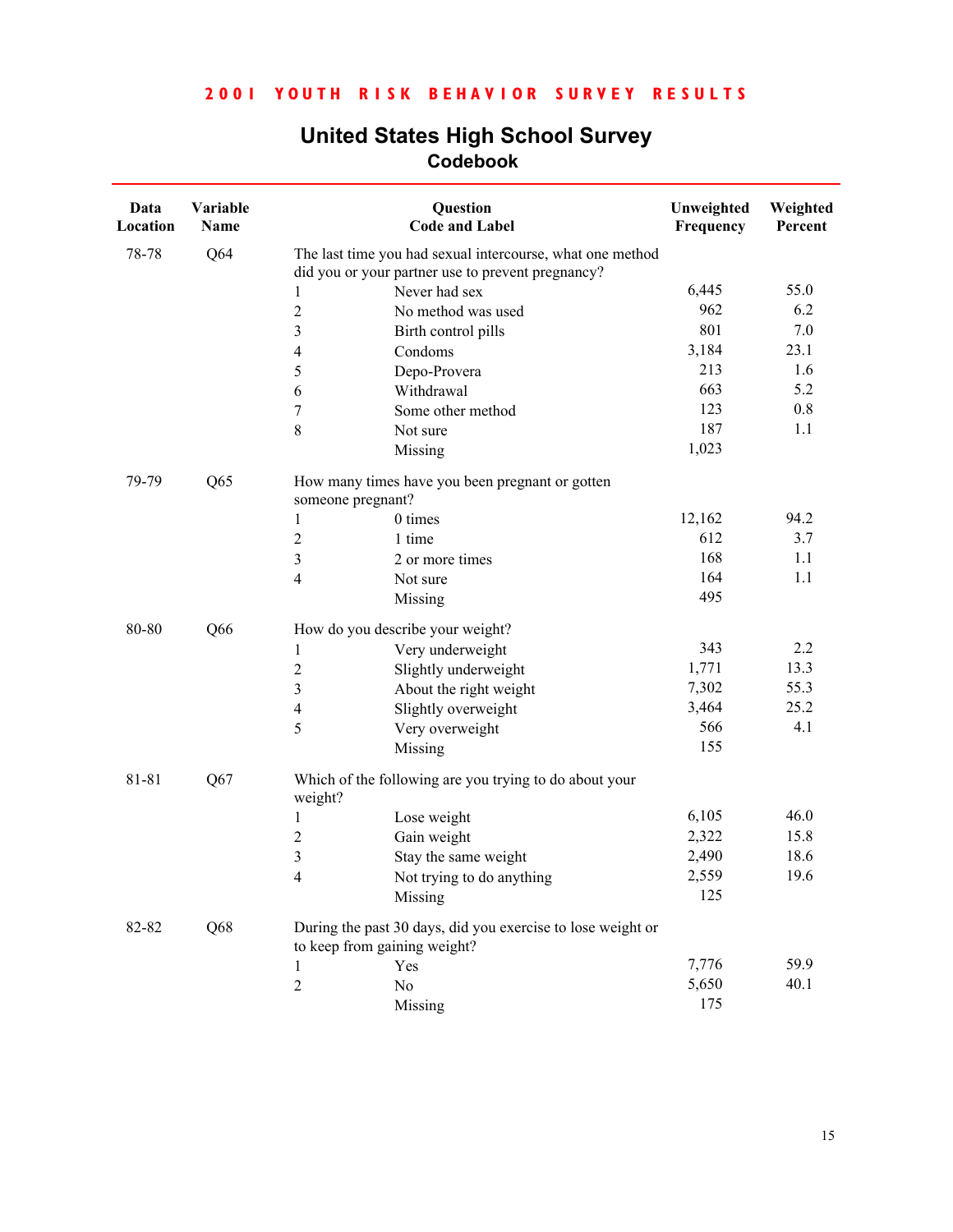| Data<br>Location | Variable<br>Name |                                        | Question<br><b>Code and Label</b>                                                                                     | Unweighted<br>Frequency | Weighted<br>Percent |
|------------------|------------------|----------------------------------------|-----------------------------------------------------------------------------------------------------------------------|-------------------------|---------------------|
| 83-83            | Q69              | gaining weight?                        | During the past 30 days, did you eat less food, fewer<br>calories, or foods low in fat to lose weight or to keep from |                         |                     |
|                  |                  | Yes<br>1                               |                                                                                                                       | 5,548                   | 43.8                |
|                  |                  | $\overline{2}$<br>N <sub>0</sub>       |                                                                                                                       | 7,768                   | 56.2                |
|                  |                  | Missing                                |                                                                                                                       | 285                     |                     |
| 84-84            | Q70              | keep from gaining weight?              | During the past 30 days, did you go without eating for 24<br>hours or more (also called fasting) to lose weight or to |                         |                     |
|                  |                  | Yes<br>1                               |                                                                                                                       | 1,750                   | 13.5                |
|                  |                  | $\overline{2}$<br>No                   |                                                                                                                       | 11,567                  | 86.5                |
|                  |                  | Missing                                |                                                                                                                       | 284                     |                     |
| 85-85            | Q71              | weight or to keep from gaining weight? | During the past 30 days, did you take any diet pills,<br>powders, or liquids without a doctor's advice to lose        |                         |                     |
|                  |                  | Yes<br>1                               |                                                                                                                       | 1,215                   | 9.2                 |
|                  |                  | $\overline{2}$<br>No                   |                                                                                                                       | 12,236                  | 90.8                |
|                  |                  | Missing                                |                                                                                                                       | 150                     |                     |
| 86-86            | Q72              |                                        | During the past 30 days, did you vomit or take laxatives to<br>lose weight or to keep from gaining weight?            |                         |                     |
|                  |                  | Yes<br>$\mathbf{1}$                    |                                                                                                                       | 714                     | 5.4                 |
|                  |                  | $\overline{2}$<br>N <sub>0</sub>       |                                                                                                                       | 12,699                  | 94.6                |
|                  |                  | Missing                                |                                                                                                                       | 188                     |                     |
| 87-87            | Q73              | grape juice?                           | During the past 7 days, how many times did you drink<br>100% fruit juices such as orange juice, apple juice, or       |                         |                     |
|                  |                  | 1                                      | Did not drink fruit juice                                                                                             | 2,217                   | 17.0                |
|                  |                  | $\overline{c}$                         | 1 to 3 times                                                                                                          | 4,451                   | 33.0                |
|                  |                  | 3                                      | 4 to 6 times                                                                                                          | 2,472                   | 18.2                |
|                  |                  | $\overline{4}$                         | 1 time per day                                                                                                        | 1,055                   | 8.6                 |
|                  |                  | 5                                      | 2 times per day                                                                                                       | 1,351                   | 10.4                |
|                  |                  | 6                                      | 3 times per day                                                                                                       | 783                     | 5.6                 |
|                  |                  | 7                                      | 4 or more times per day                                                                                               | 1,070                   | 7.1                 |
|                  |                  | Missing                                |                                                                                                                       | 202                     |                     |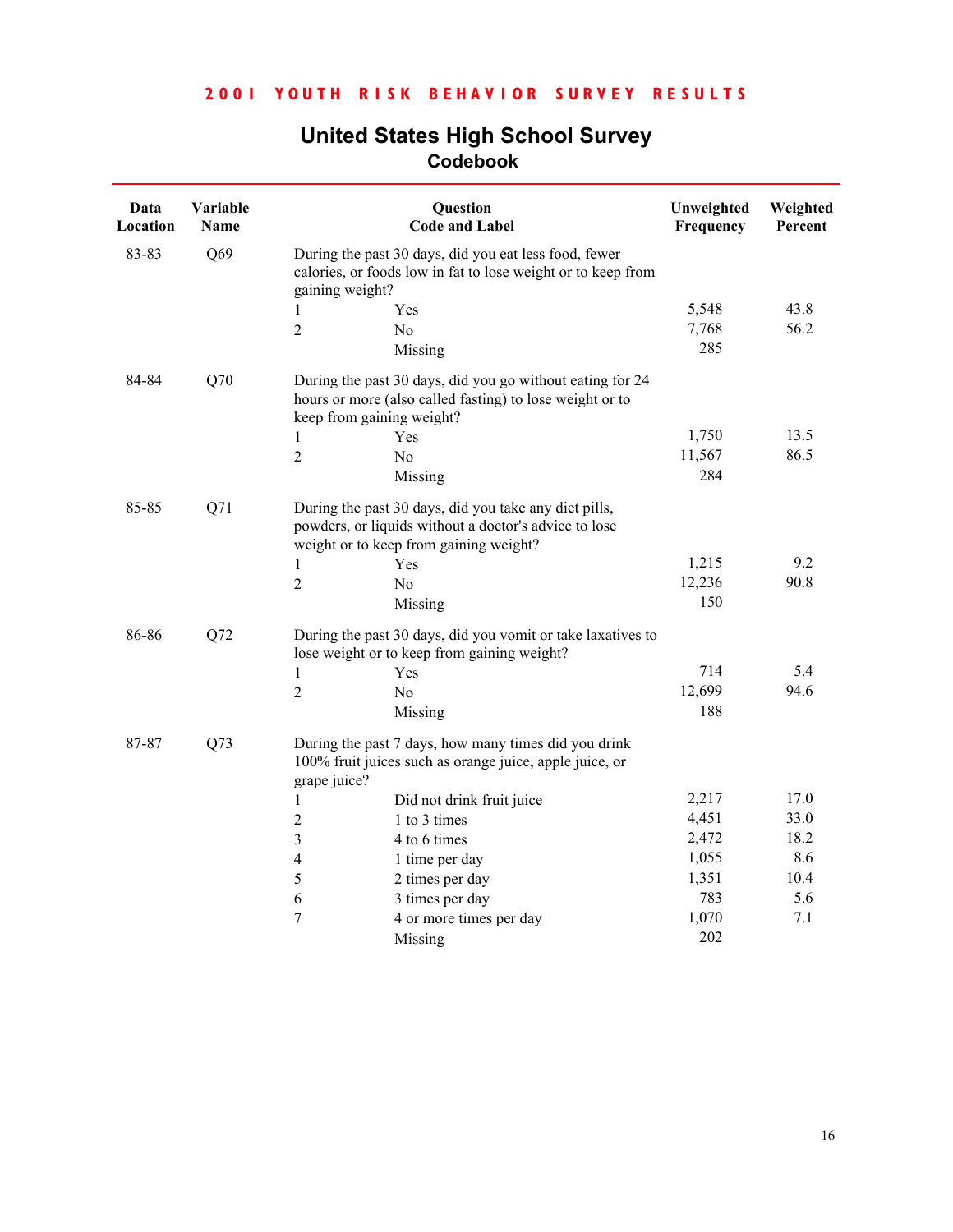| Data<br>Location | Variable<br>Name |                          | Question<br><b>Code and Label</b>                         | Unweighted<br>Frequency | Weighted<br>Percent |
|------------------|------------------|--------------------------|-----------------------------------------------------------|-------------------------|---------------------|
| 88-88            | Q74              |                          | During the past 7 days, how many times did you eat fruit? |                         |                     |
|                  |                  | $\mathbf{1}$             | Did not eat fruit                                         | 2,135                   | 15.6                |
|                  |                  | $\overline{c}$           | 1 to 3 times                                              | 5,304                   | 39.5                |
|                  |                  | $\overline{\mathbf{3}}$  | 4 to 6 times                                              | 2,457                   | 18.9                |
|                  |                  | $\overline{4}$           | 1 time per day                                            | 1,290                   | 10.8                |
|                  |                  | 5                        | 2 times per day                                           | 1,093                   | 7.9                 |
|                  |                  | $\sqrt{6}$               | 3 times per day                                           | 500                     | 3.4                 |
|                  |                  | $\overline{7}$           | 4 or more times per day                                   | 612                     | 3.8                 |
|                  |                  |                          | Missing                                                   | 210                     |                     |
| 89-89            | Q75              | salad?                   | During the past 7 days, how many times did you eat green  |                         |                     |
|                  |                  | $\mathbf{1}$             | Did not eat green salad                                   | 4,671                   | 32.9                |
|                  |                  | $\boldsymbol{2}$         | 1 to 3 times                                              | 5,356                   | 42.2                |
|                  |                  | 3                        | 4 to 6 times                                              | 1,550                   | 13.3                |
|                  |                  | $\overline{\mathbf{4}}$  | 1 time per day                                            | 877                     | 7.3                 |
|                  |                  | 5                        | 2 times per day                                           | 302                     | 2.3                 |
|                  |                  | $\sqrt{6}$               | 3 times per day                                           | 110                     | 0.7                 |
|                  |                  | $\tau$                   | 4 or more times per day                                   | 192                     | 1.3                 |
|                  |                  |                          | Missing                                                   | 543                     |                     |
| 90-90            | Q76              | potatoes?                | During the past 7 days, how many times did you eat        |                         |                     |
|                  |                  | 1                        | Did not eat potatoes                                      | 3,872                   | 27.4                |
|                  |                  | $\overline{2}$           | 1 to 3 times                                              | 6,408                   | 51.6                |
|                  |                  | $\overline{\mathbf{3}}$  | 4 to 6 times                                              | 1,616                   | 13.1                |
|                  |                  | $\overline{\mathcal{L}}$ | 1 time per day                                            | 588                     | 4.6                 |
|                  |                  | 5                        | 2 times per day                                           | 217                     | 1.5                 |
|                  |                  | $\sqrt{6}$               | 3 times per day                                           | 85                      | 0.6                 |
|                  |                  | 7                        | 4 or more times per day                                   | 193                     | 1.2                 |
|                  |                  |                          | Missing                                                   | 622                     |                     |
| 91-91            | Q77              | carrots?                 | During the past 7 days, how many times did you eat        |                         |                     |
|                  |                  | $\mathbf{1}$             | Did not eat carrots                                       | 7,275                   | 52.8                |
|                  |                  | $\overline{2}$           | 1 to 3 times                                              | 4,232                   | 35.4                |
|                  |                  | 3                        | 4 to 6 times                                              | 728                     | 6.0                 |
|                  |                  | 4                        | 1 time per day                                            | 364                     | 3.0                 |
|                  |                  | 5                        | 2 times per day                                           | 161                     | 1.2                 |
|                  |                  | 6                        | 3 times per day                                           | 88                      | 0.6                 |
|                  |                  | 7                        | 4 or more times per day                                   | 138                     | 1.0                 |
|                  |                  |                          | Missing                                                   | 615                     |                     |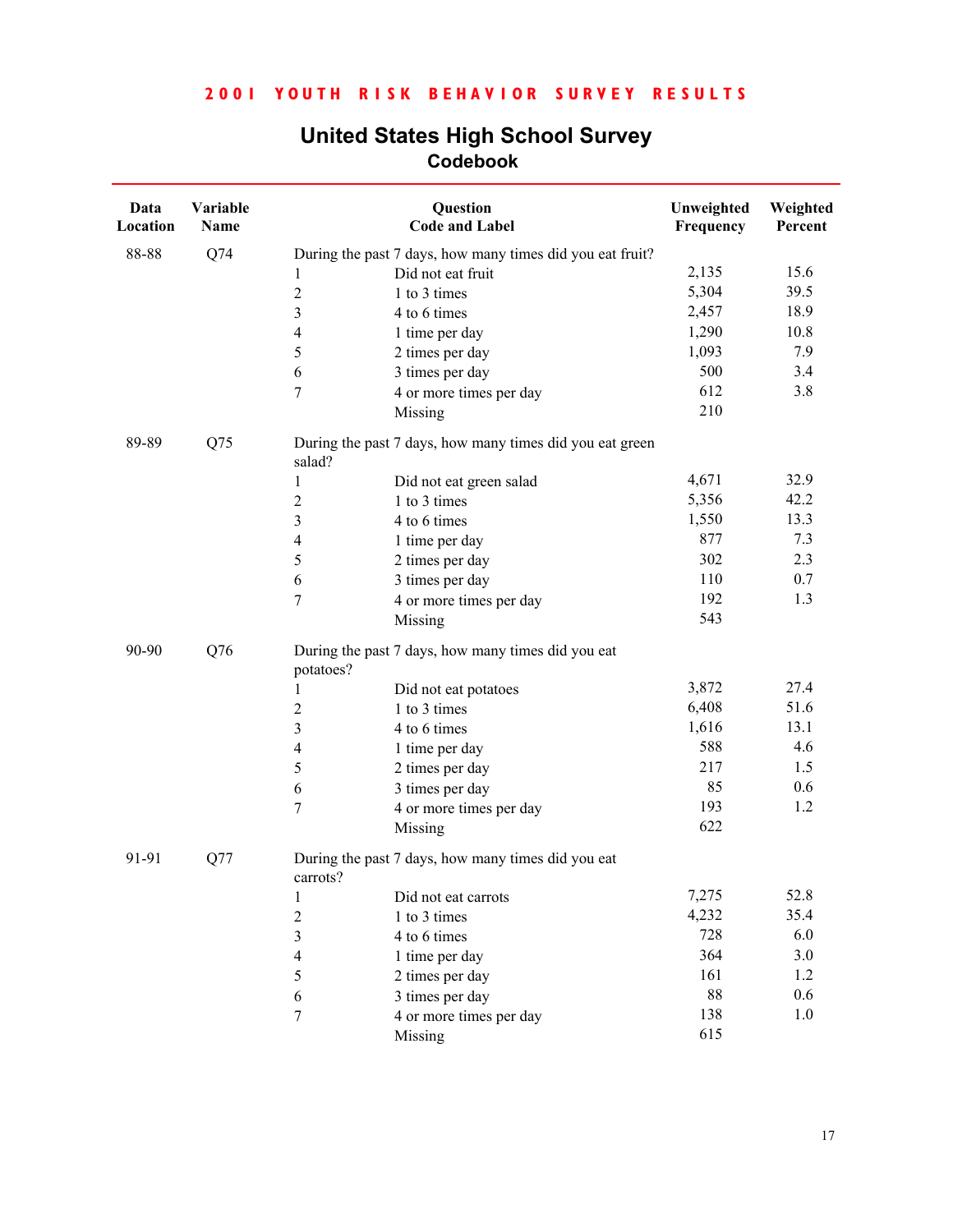| Data<br>Location | Variable<br>Name |                  | Question<br><b>Code and Label</b>                                                                                                                                                                                                                                              | Unweighted<br>Frequency | Weighted<br>Percent |
|------------------|------------------|------------------|--------------------------------------------------------------------------------------------------------------------------------------------------------------------------------------------------------------------------------------------------------------------------------|-------------------------|---------------------|
| 92-92            | Q78              | vegetables?      | During the past 7 days, how many times did you eat other                                                                                                                                                                                                                       |                         |                     |
|                  |                  | 1                | Did not eat other vegetables                                                                                                                                                                                                                                                   | 2,237                   | 14.8                |
|                  |                  | $\overline{2}$   | 1 to 3 times                                                                                                                                                                                                                                                                   | 5,241                   | 39.8                |
|                  |                  | 3                | 4 to 6 times                                                                                                                                                                                                                                                                   | 2,892                   | 23.6                |
|                  |                  | $\overline{4}$   | 1 time per day                                                                                                                                                                                                                                                                 | 1,361                   | 12.0                |
|                  |                  | 5                | 2 times per day                                                                                                                                                                                                                                                                | 695                     | 5.8                 |
|                  |                  | 6                | 3 times per day                                                                                                                                                                                                                                                                | 237                     | 1.9                 |
|                  |                  | $\overline{7}$   | 4 or more times per day                                                                                                                                                                                                                                                        | 305                     | 2.2                 |
|                  |                  |                  | Missing                                                                                                                                                                                                                                                                        | 633                     |                     |
| 93-93            | Q79              | drink?           | During the past 7 days, how many glasses of milk did you                                                                                                                                                                                                                       |                         |                     |
|                  |                  | $\mathbf{1}$     | Did not drink milk                                                                                                                                                                                                                                                             | 2,446                   | 16.4                |
|                  |                  | $\sqrt{2}$       | 1 to 3 glasses past 7 days                                                                                                                                                                                                                                                     | 3,292                   | 22.6                |
|                  |                  | 3                | 4 to 6 glasses past 7 days                                                                                                                                                                                                                                                     | 2,185                   | 16.5                |
|                  |                  | $\overline{4}$   | 1 glass per day                                                                                                                                                                                                                                                                | 1,704                   | 13.2                |
|                  |                  | 5                | 2 glasses per day                                                                                                                                                                                                                                                              | 1,778                   | 14.9                |
|                  |                  | 6                | 3 glasses per day                                                                                                                                                                                                                                                              | 1,011                   | 8.5                 |
|                  |                  | $\overline{7}$   | 4 or more glasses per day                                                                                                                                                                                                                                                      | 1,013                   | 7.9                 |
|                  |                  |                  | Missing                                                                                                                                                                                                                                                                        | 172                     |                     |
| 94-94            | Q80              |                  | On how many of the past 7 days did you exercise or<br>participate in physical activity for at least 20 minutes that<br>made you sweat and breathe hard, such as basketball,<br>soccer, running, swimming laps, fast bicycling, fast<br>dancing, or similar aerobic activities? |                         |                     |
|                  |                  | $\mathbf{1}$     | 0 days                                                                                                                                                                                                                                                                         | 2,317                   | 15.8                |
|                  |                  | $\boldsymbol{2}$ | 1 day                                                                                                                                                                                                                                                                          | 1,253                   | 9.3                 |
|                  |                  | $\mathfrak{Z}$   | 2 days                                                                                                                                                                                                                                                                         | 1,391                   | 10.3                |
|                  |                  | $\overline{4}$   | 3 days                                                                                                                                                                                                                                                                         | 1,540                   | 12.0                |
|                  |                  | 5                | 4 days                                                                                                                                                                                                                                                                         | 1,127                   | 9.2                 |
|                  |                  | 6                | 5 days                                                                                                                                                                                                                                                                         | 1,775                   | 13.8                |
|                  |                  | $\overline{7}$   | 6 days                                                                                                                                                                                                                                                                         | 895                     | 7.4                 |
|                  |                  | 8                | 7 days                                                                                                                                                                                                                                                                         | 2,719                   | 22.3                |
|                  |                  |                  | Missing                                                                                                                                                                                                                                                                        | 584                     |                     |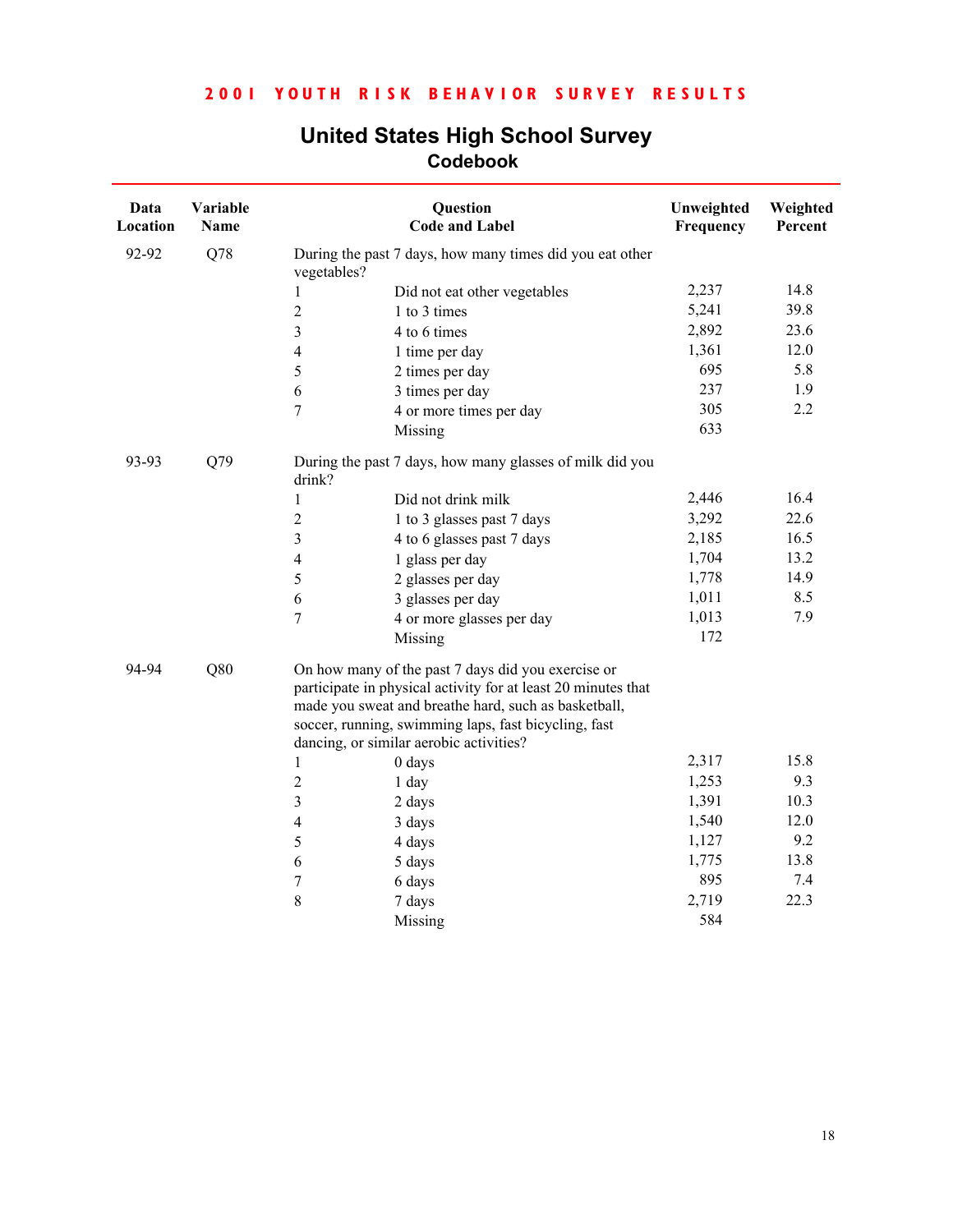| Data<br>Location | Variable<br><b>Name</b> |                          | Question<br><b>Code and Label</b>                                                                                                                                                                                                     | Unweighted<br>Frequency | Weighted<br>Percent |
|------------------|-------------------------|--------------------------|---------------------------------------------------------------------------------------------------------------------------------------------------------------------------------------------------------------------------------------|-------------------------|---------------------|
| 95-95            | Q81                     | floors?                  | On how many of the past 7 days did you participate in<br>physical activity for at least 30 minutes that did not make<br>you sweat or breathe hard, such as fast walking, slow<br>bicycling, skating, pushing a lawn mower, or mopping |                         |                     |
|                  |                         | $0$ days<br>1            |                                                                                                                                                                                                                                       | 4,270                   | 29.8                |
|                  |                         | $\overline{c}$<br>1 day  |                                                                                                                                                                                                                                       | 1,689                   | 13.0                |
|                  |                         | 3<br>2 days              |                                                                                                                                                                                                                                       | 1,789                   | 13.5                |
|                  |                         | $\overline{4}$<br>3 days |                                                                                                                                                                                                                                       | 1,487                   | 11.3                |
|                  |                         | 5<br>4 days              |                                                                                                                                                                                                                                       | 887                     | 6.9                 |
|                  |                         | 6<br>5 days              |                                                                                                                                                                                                                                       | 952                     | 7.3                 |
|                  |                         | 7<br>6 days              |                                                                                                                                                                                                                                       | 432                     | 3.3                 |
|                  |                         | 8<br>7 days              |                                                                                                                                                                                                                                       | 1,903                   | 14.9                |
|                  |                         | Missing                  |                                                                                                                                                                                                                                       | 192                     |                     |
| 96-96            | Q82                     | or weight lifting?       | On how many of the past 7 days did you do exercises to<br>strengthen or tone your muscles, such as push-ups, sit-ups,                                                                                                                 |                         |                     |
|                  |                         | $\mathbf{1}$<br>0 days   |                                                                                                                                                                                                                                       | 3,573                   | 24.8                |
|                  |                         | $\overline{c}$<br>1 day  |                                                                                                                                                                                                                                       | 1,356                   | 10.2                |
|                  |                         | 3<br>2 days              |                                                                                                                                                                                                                                       | 1,597                   | 11.6                |
|                  |                         | $\overline{4}$<br>3 days |                                                                                                                                                                                                                                       | 1,598                   | 12.8                |
|                  |                         | 5<br>4 days              |                                                                                                                                                                                                                                       | 1,176                   | 9.5                 |
|                  |                         | 6<br>5 days              |                                                                                                                                                                                                                                       | 1,506                   | 11.6                |
|                  |                         | 7<br>6 days              |                                                                                                                                                                                                                                       | 535                     | 4.4                 |
|                  |                         | 8<br>7 days              |                                                                                                                                                                                                                                       | 1,887                   | 15.1                |
|                  |                         | Missing                  |                                                                                                                                                                                                                                       | 373                     |                     |
| 97-97            | Q83                     | TV?                      | On an average school day, how many hours do you watch                                                                                                                                                                                 |                         |                     |
|                  |                         | $\mathbf{1}$             | No TV on average school day                                                                                                                                                                                                           | 878                     | 6.9                 |
|                  |                         | $\overline{\mathbf{c}}$  | Less than 1 hour per day                                                                                                                                                                                                              | 1,836                   | 15.6                |
|                  |                         | 3                        | 1 hour per day                                                                                                                                                                                                                        | 1,798                   | 15.8                |
|                  |                         | $\overline{4}$           | 2 hours per day                                                                                                                                                                                                                       | 2,984                   | 23.4                |
|                  |                         | 5                        | 3 hours per day                                                                                                                                                                                                                       | 2,395                   | 17.3                |
|                  |                         | 6                        | 4 hours per day                                                                                                                                                                                                                       | 1,404                   | 9.4                 |
|                  |                         | 7                        | 5 or more hours per day                                                                                                                                                                                                               | 1,951                   | 11.6                |
|                  |                         | Missing                  |                                                                                                                                                                                                                                       | 355                     |                     |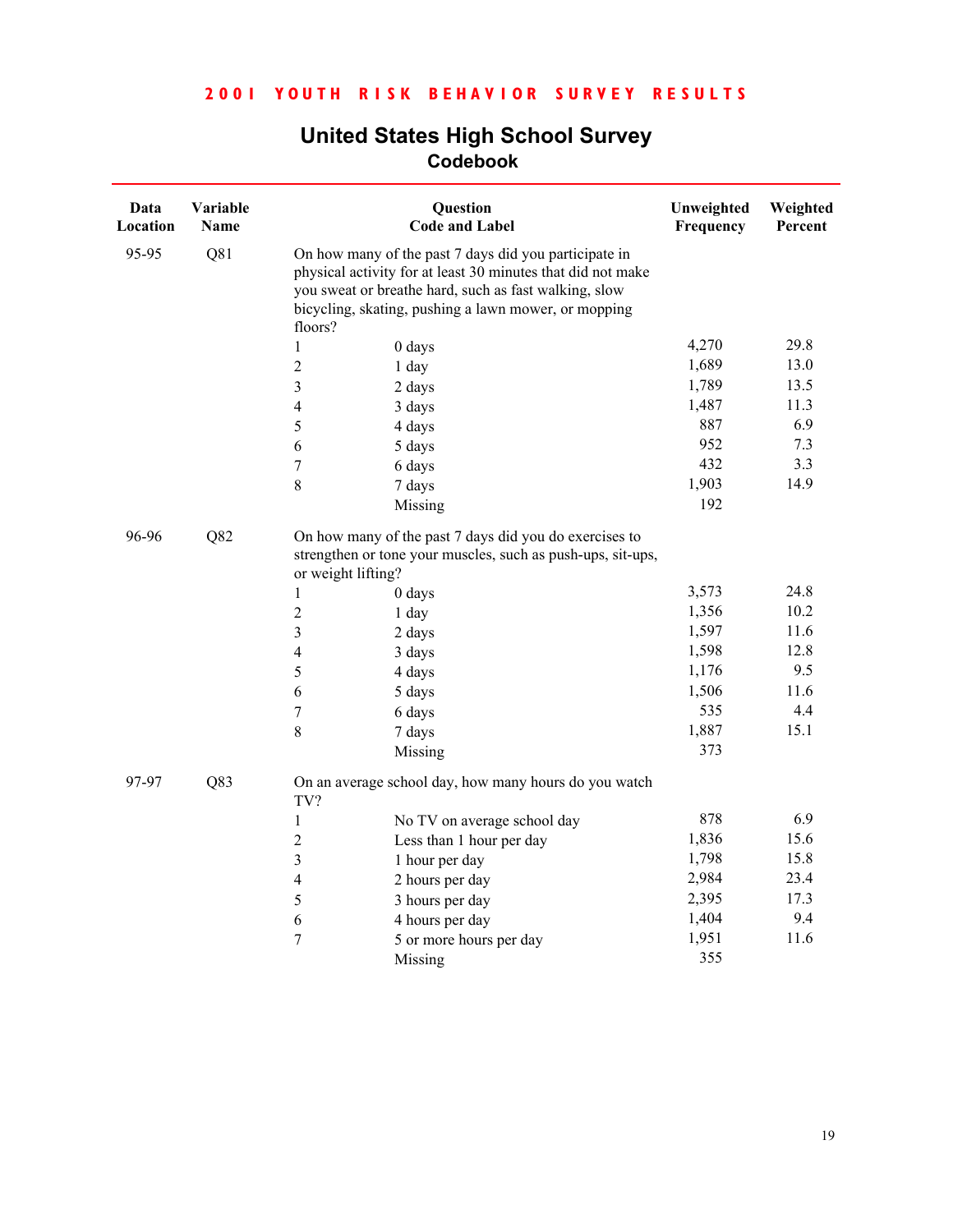| Data<br>Location | Variable<br>Name |                          | Question<br><b>Code and Label</b>                                                                                | Unweighted<br>Frequency | Weighted<br>Percent |
|------------------|------------------|--------------------------|------------------------------------------------------------------------------------------------------------------|-------------------------|---------------------|
| 98-98            | Q84              |                          | In an average week when you are in school, on how many<br>days do you go to physical education (PE) classes?     |                         |                     |
|                  |                  | 1                        | 0 days                                                                                                           | 6,044                   | 48.3                |
|                  |                  | $\overline{2}$           | 1 day                                                                                                            | 269                     | 1.6                 |
|                  |                  | 3                        | 2 days                                                                                                           | 438                     | 4.0                 |
|                  |                  | $\overline{4}$           | 3 days                                                                                                           | 1,088                   | 11.3                |
|                  |                  | 5                        | 4 days                                                                                                           | 355                     | 2.5                 |
|                  |                  | 6                        | 5 days                                                                                                           | 4,209                   | 32.2                |
|                  |                  |                          | Missing                                                                                                          | 1,198                   |                     |
| 99-99            | Q85              | sports?                  | During an average physical education (PE) class, how<br>many minutes do you spend actually exercising or playing |                         |                     |
|                  |                  | 1                        | Do not take PE                                                                                                   | 5,839                   | 48.3                |
|                  |                  | $\overline{2}$           | Less than 10 minutes                                                                                             | 378                     | 2.7                 |
|                  |                  | $\overline{3}$           | 10 to 20 minutes                                                                                                 | 717                     | 5.9                 |
|                  |                  | $\overline{4}$           | 21 to 30 minutes                                                                                                 | 1,067                   | 9.3                 |
|                  |                  | 5                        | 31 to 40 minutes                                                                                                 | 1,299                   | 11.3                |
|                  |                  | 6                        | 41 to 50 minutes                                                                                                 | 999                     | 8.5                 |
|                  |                  | $\sqrt{ }$               | 51 to 60 minutes                                                                                                 | 611                     | 5.1                 |
|                  |                  | $\,8\,$                  | More than 60 minutes                                                                                             | 1,109                   | 8.8                 |
|                  |                  |                          | Missing                                                                                                          | 1,582                   |                     |
| 100-100          | Q86              | you play?                | During the past 12 months, on how many sports teams did                                                          |                         |                     |
|                  |                  | $\mathbf{1}$             | $0$ teams                                                                                                        | 6,103                   | 44.8                |
|                  |                  | $\sqrt{2}$               | 1 team                                                                                                           | 3,199                   | 24.2                |
|                  |                  | $\overline{\mathbf{3}}$  | 2 teams                                                                                                          | 2,137                   | 16.4                |
|                  |                  | $\overline{\mathcal{L}}$ | 3 or more teams                                                                                                  | 1,767                   | 14.6                |
|                  |                  |                          | Missing                                                                                                          | 395                     |                     |
| 101-101          | Q87              | in school?               | Have you ever been taught about AIDS or HIV infection                                                            |                         |                     |
|                  |                  | $\mathbf{1}$             | Yes                                                                                                              | 11,731                  | 89.0                |
|                  |                  | $\sqrt{2}$               | N <sub>0</sub>                                                                                                   | 1,175                   | 7.2                 |
|                  |                  | $\overline{3}$           | Not sure                                                                                                         | 536                     | 3.7                 |
|                  |                  |                          | Missing                                                                                                          | 159                     |                     |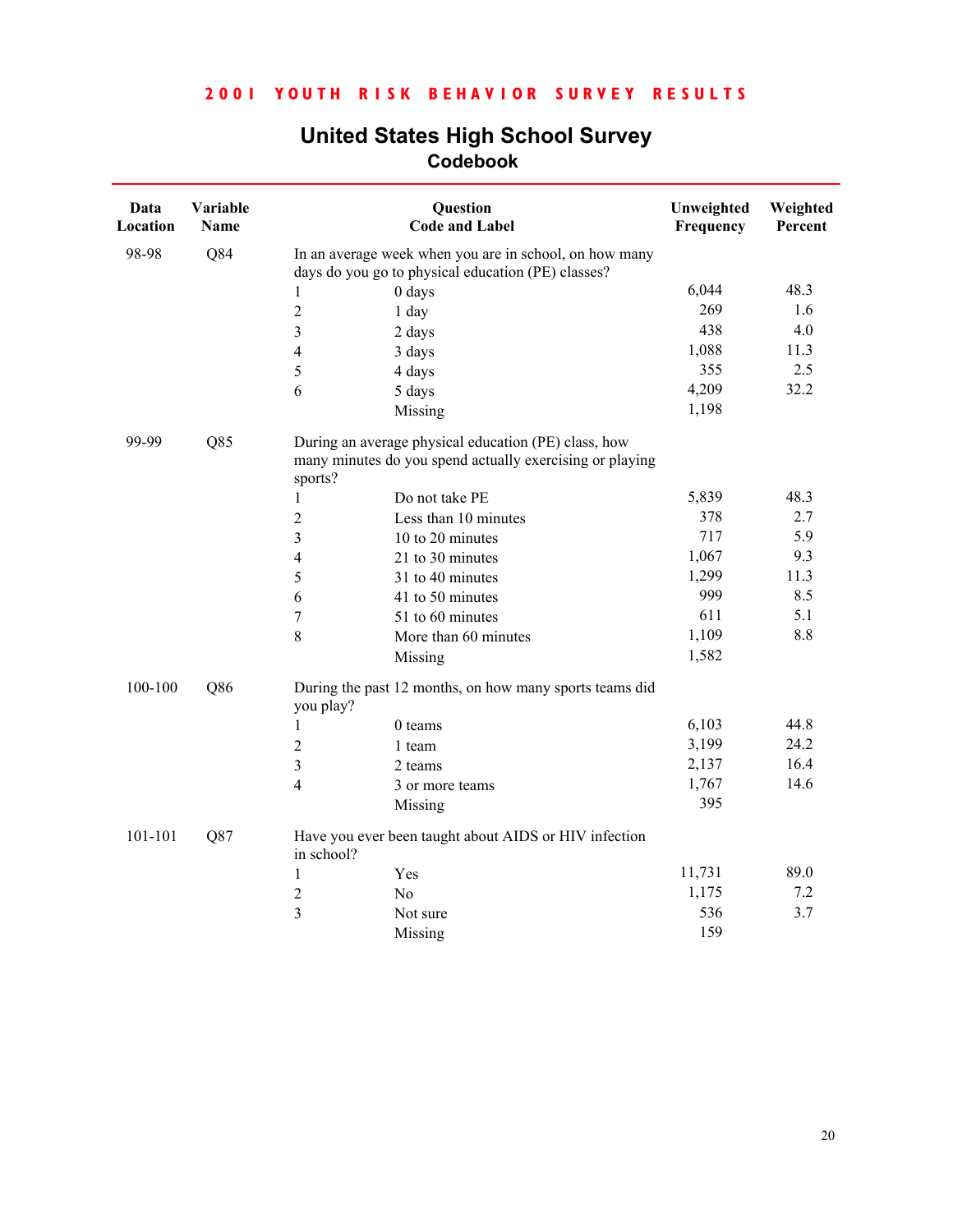| Data<br>Location | Variable<br>Name |                         | Question<br><b>Code and Label</b>                                                                                                       | Unweighted<br>Frequency | Weighted<br>Percent |
|------------------|------------------|-------------------------|-----------------------------------------------------------------------------------------------------------------------------------------|-------------------------|---------------------|
| 102-102          | Q88              |                         | How often do you wear a seatbelt when driving a car?                                                                                    |                         |                     |
|                  |                  | 1                       | I do not drive a car                                                                                                                    | 2,431                   | 22.5                |
|                  |                  | $\overline{c}$          | Never wear seatbelt                                                                                                                     | 406                     | 3.2                 |
|                  |                  | $\overline{\mathbf{3}}$ | Rarely wear a seatbelt                                                                                                                  | 772                     | 5.9                 |
|                  |                  | $\overline{4}$          | Sometimes wear a seatbelt                                                                                                               | 1,043                   | 8.3                 |
|                  |                  | $\sqrt{5}$              | Most of the time wear                                                                                                                   | 1,833                   | 15.2                |
|                  |                  | 6                       | Always wear a seatbelt                                                                                                                  | 5,043                   | 45.0                |
|                  |                  |                         | Missing                                                                                                                                 | 2,073                   |                     |
| 103-103          | Q89              | usually smoke?          | During the past 30 days, what brand of cigarettes did you                                                                               |                         |                     |
|                  |                  | 1                       | Did not smoke cigarettes                                                                                                                | 8,028                   | 69.2                |
|                  |                  | $\sqrt{2}$              | Do not have a usual brand                                                                                                               | 252                     | 2.5                 |
|                  |                  | $\mathfrak{Z}$          | Camel                                                                                                                                   | 266                     | 2.9                 |
|                  |                  | $\overline{4}$          | Marlboro                                                                                                                                | 1,815                   | 18.2                |
|                  |                  | 5                       | Newport                                                                                                                                 | 581                     | 4.9                 |
|                  |                  | 6                       | Virginia Slims                                                                                                                          | 33                      | 0.2                 |
|                  |                  | 7                       | GPC, Basic, or Doral                                                                                                                    | 53                      | 0.4                 |
|                  |                  | $\,8\,$                 | Some other brand                                                                                                                        | 220                     | 1.6                 |
|                  |                  |                         | Missing                                                                                                                                 | 2,353                   |                     |
| 104-104          | Q90              |                         | During your life, how many times have you used ecstasy<br>(also called MDMA)?                                                           |                         |                     |
|                  |                  | 1                       | 0 times                                                                                                                                 | 10,076                  | 88.9                |
|                  |                  | $\overline{2}$          | 1 or 2 times                                                                                                                            | 581                     | 5.4                 |
|                  |                  | 3                       | 3 to 9 times                                                                                                                            | 296                     | 2.8                 |
|                  |                  | 4                       | 10 to 19 times                                                                                                                          | 132                     | 1.2                 |
|                  |                  | $\sqrt{5}$              | 20 to 39 times                                                                                                                          | 70                      | 0.6                 |
|                  |                  | 6                       | 40 or more times                                                                                                                        | 143                     | 1.2                 |
|                  |                  |                         | Missing                                                                                                                                 | 2,303                   |                     |
| 105-105          | Q91              |                         | During your life, how many times have you used<br>hallucinogenic drugs, such as LSD, acid, PCP, angel dust,<br>mescaline, or mushrooms? |                         |                     |
|                  |                  | 1                       | 0 times                                                                                                                                 | 9,922                   | 86.7                |
|                  |                  | $\overline{\mathbf{c}}$ | 1 or 2 times                                                                                                                            | 602                     | 5.7                 |
|                  |                  | 3                       | 3 to 9 times                                                                                                                            | 374                     | 3.8                 |
|                  |                  | $\overline{4}$          | 10 to 19 times                                                                                                                          | 154                     | 1.5                 |
|                  |                  | 5                       | 20 to 39 times                                                                                                                          | 99                      | 0.9                 |
|                  |                  | 6                       | 40 or more times                                                                                                                        | 151                     | 1.4                 |
|                  |                  |                         | Missing                                                                                                                                 | 2,299                   |                     |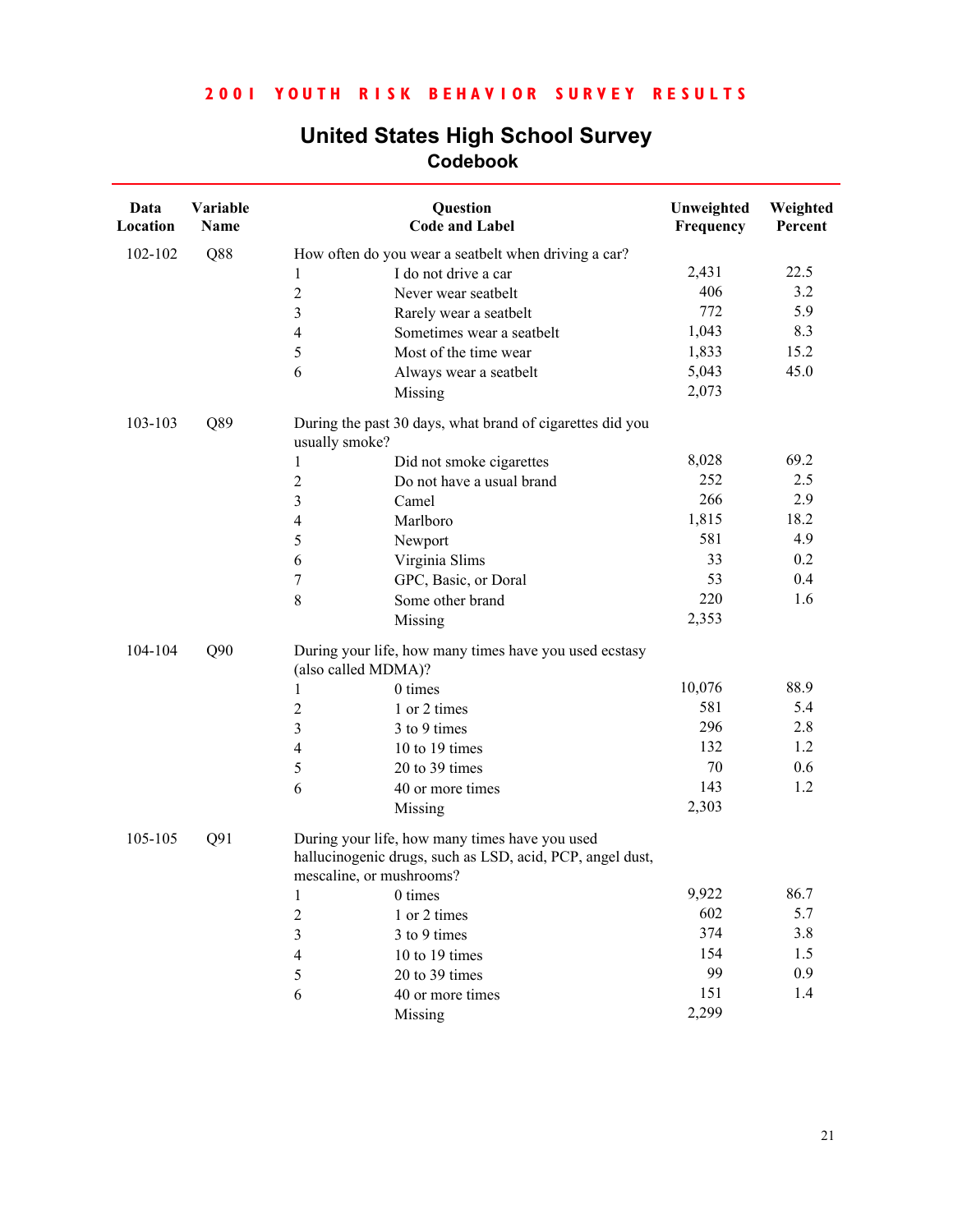| Data<br>Location | Variable<br>Name |                          | Question<br><b>Code and Label</b>                                                                                 | Unweighted<br>Frequency | Weighted<br>Percent |
|------------------|------------------|--------------------------|-------------------------------------------------------------------------------------------------------------------|-------------------------|---------------------|
| 106-106          | Q92              | sports?                  | During the past 30 days, did you see a doctor or nurse for<br>an injury that happened while exercising or playing |                         |                     |
|                  |                  | 1                        | No exercise in past 30 days                                                                                       | 2,793                   | 22.9                |
|                  |                  | $\overline{2}$           | Yes                                                                                                               | 1,789                   | 16.2                |
|                  |                  | $\overline{3}$           | N <sub>o</sub>                                                                                                    | 6,589                   | 60.8                |
|                  |                  |                          | Missing                                                                                                           | 2,430                   |                     |
| 107-107          | Q93              | injured?                 | When was the last time you saw a doctor or nurse for a<br>check-up or physical exam when you were not sick or     |                         |                     |
|                  |                  | 1                        | During the past 12 months                                                                                         | 6,155                   | 55.9                |
|                  |                  | $\overline{c}$           | Between 12 and 24 months ago                                                                                      | 1,779                   | 15.3                |
|                  |                  | $\mathfrak{Z}$           | More than 24 months ago                                                                                           | 904                     | 7.7                 |
|                  |                  | $\overline{4}$           | Never                                                                                                             | 1,117                   | $8.0\,$             |
|                  |                  | 5                        | Not sure                                                                                                          | 1,691                   | 13.2                |
|                  |                  |                          | Missing                                                                                                           | 1,955                   |                     |
| 108-108          | Q94              |                          | When was the last time you saw a dentist for a check-up,<br>exam, teeth cleaning, or other dental work?           |                         |                     |
|                  |                  | 1                        | During the past 12 months                                                                                         | 7,180                   | 68.7                |
|                  |                  | $\boldsymbol{2}$         | Between 12 and 24 months ago                                                                                      | 1,592                   | 12.6                |
|                  |                  | $\mathfrak{Z}$           | More than 24 months ago                                                                                           | 1,049                   | 7.7                 |
|                  |                  | $\overline{4}$           | Never                                                                                                             | 479                     | 2.9                 |
|                  |                  | 5                        | Not sure                                                                                                          | 1,162                   | 8.1                 |
|                  |                  |                          | Missing                                                                                                           | 2,139                   |                     |
| 109-109          | Q95              | one hour on a sunny day? | How often do you wear sunscreen or sun block with an<br>SPF of 15 or higher when you are outside for more than    |                         |                     |
|                  |                  | 1                        | Never                                                                                                             | 4,425                   | 32.3                |
|                  |                  | $\overline{c}$           | Rarely                                                                                                            | 3,162                   | 30.2                |
|                  |                  | $\mathfrak{Z}$           | Sometimes                                                                                                         | 2,312                   | 22.7                |
|                  |                  | 4                        | Most of the time                                                                                                  | 1,072                   | 10.9                |
|                  |                  |                          | Always                                                                                                            | 422                     | 3.9                 |
|                  |                  |                          | Missing                                                                                                           | 2,208                   |                     |
| 110-117          | WEIGHT           | Weight                   |                                                                                                                   |                         |                     |
| 118-123          | <b>PSU</b>       | Primary Sampling Unit    |                                                                                                                   |                         |                     |
| 124-126          | STRATUM Stratum  |                          |                                                                                                                   |                         |                     |